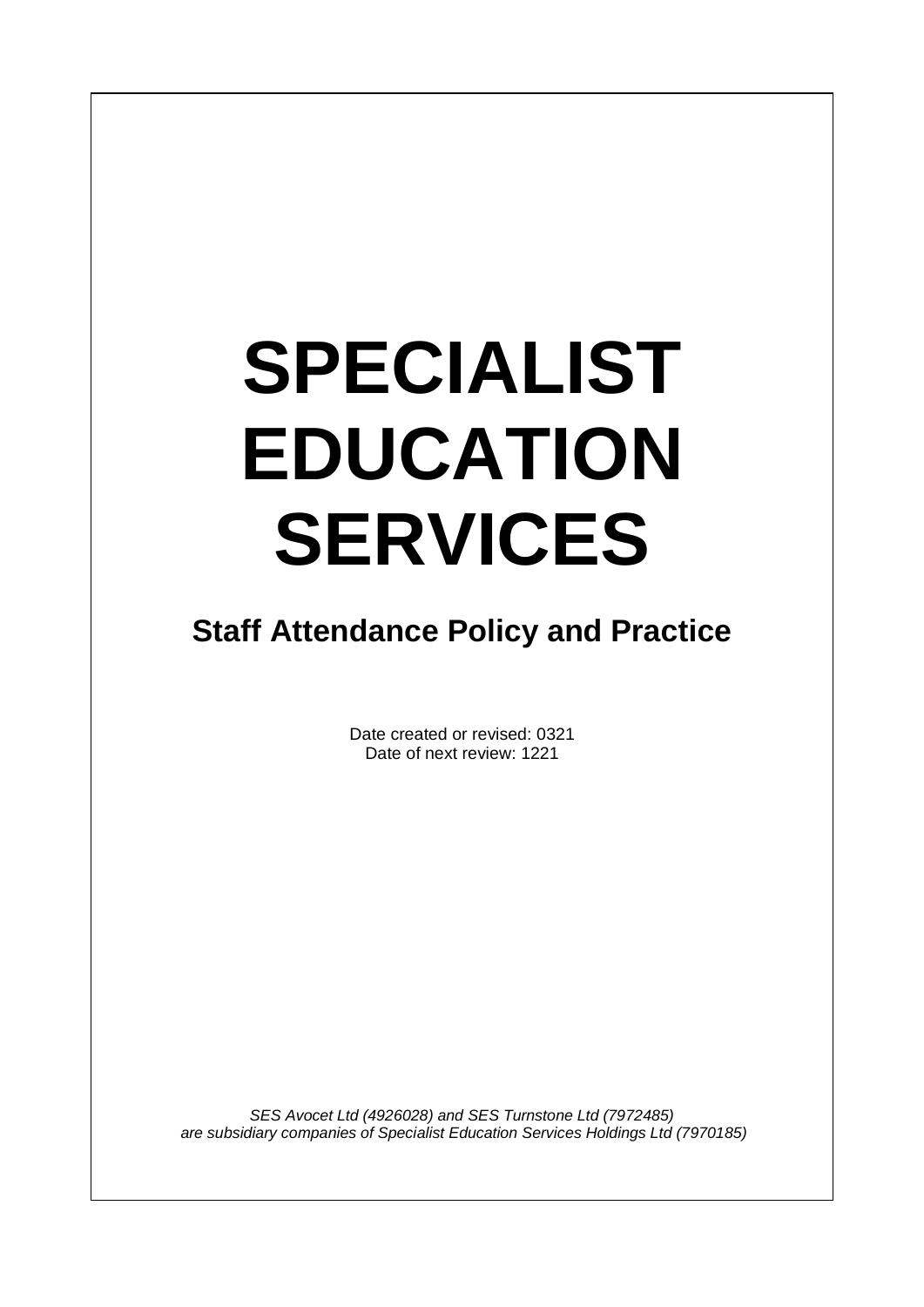# **CONTENTS**

| 1              |     | <b>INTRODUCTION</b>      |                                                   |                |
|----------------|-----|--------------------------|---------------------------------------------------|----------------|
| $\overline{2}$ |     |                          | PHILOSOPHY OF STAFF ATTENDANCE MANAGEMENT         |                |
| 3              |     |                          | STAFF ATTENDANCE POLICY STATEMENT                 |                |
|                | 3.1 | Rationale                |                                                   | 3              |
|                | 3.2 | Objectives               |                                                   | 3              |
| 4              |     |                          | <b>PROCEDURES FOR STAFF ATTENDANCE MANAGEMENT</b> |                |
|                | 4.1 | Recruitment              |                                                   | $\overline{4}$ |
|                | 4.2 | Probation                |                                                   | 4              |
|                | 4.3 | <b>Reporting Absence</b> |                                                   | 5              |
|                | 4.4 |                          | <b>Contact Through Absence</b>                    | 6              |
|                | 4.5 | <b>Types of Absence</b>  |                                                   |                |
|                |     | 4.5.1                    | <b>Attending Appointments</b>                     | 8              |
|                |     | 4.5.2                    | <b>Civic Duties</b>                               | 8              |
|                |     | 4.5.3                    | <b>Compassionate Leave</b>                        | 8              |
|                |     | 4.5.4                    | Absence to Care for Dependents in Unforeseen      |                |
|                |     |                          | Circumstances                                     | 9              |
|                |     | 4.5.5                    | <b>Maternity Leave</b>                            | 9              |
|                |     | 4.5.6                    | Paternity/Adoption Leave and Maternity Support    |                |
|                |     |                          | Leave                                             | 9              |
|                |     | 4.5.7                    | <b>Sickness Absence</b>                           | 10             |
|                |     | 4.5.8                    | House Moving                                      | 10             |
|                |     | 4.5.9                    | <b>Interviews</b>                                 | 10             |
|                |     | 4.5.10                   | <b>Domestic Emergencies</b>                       | 10             |
|                |     | 4.5.11                   | Attendance at Training/Courses/Conferences for    |                |
|                |     |                          | <b>Professional Development</b>                   | 10             |
|                |     | 4.5.12                   | <b>Unauthorised Absence</b>                       | 11             |
|                |     | 4.5.13                   | Punctuality                                       | 11             |
|                |     | 4.5.14                   | <b>Adverse Weather</b>                            | 11             |
|                | 4.6 | <b>Recording Absence</b> |                                                   |                |
|                | 4.7 |                          | <b>Managing Unauthorised Absence</b>              | 12             |

#### SES: Staff Attendance Policy and Practice: 0321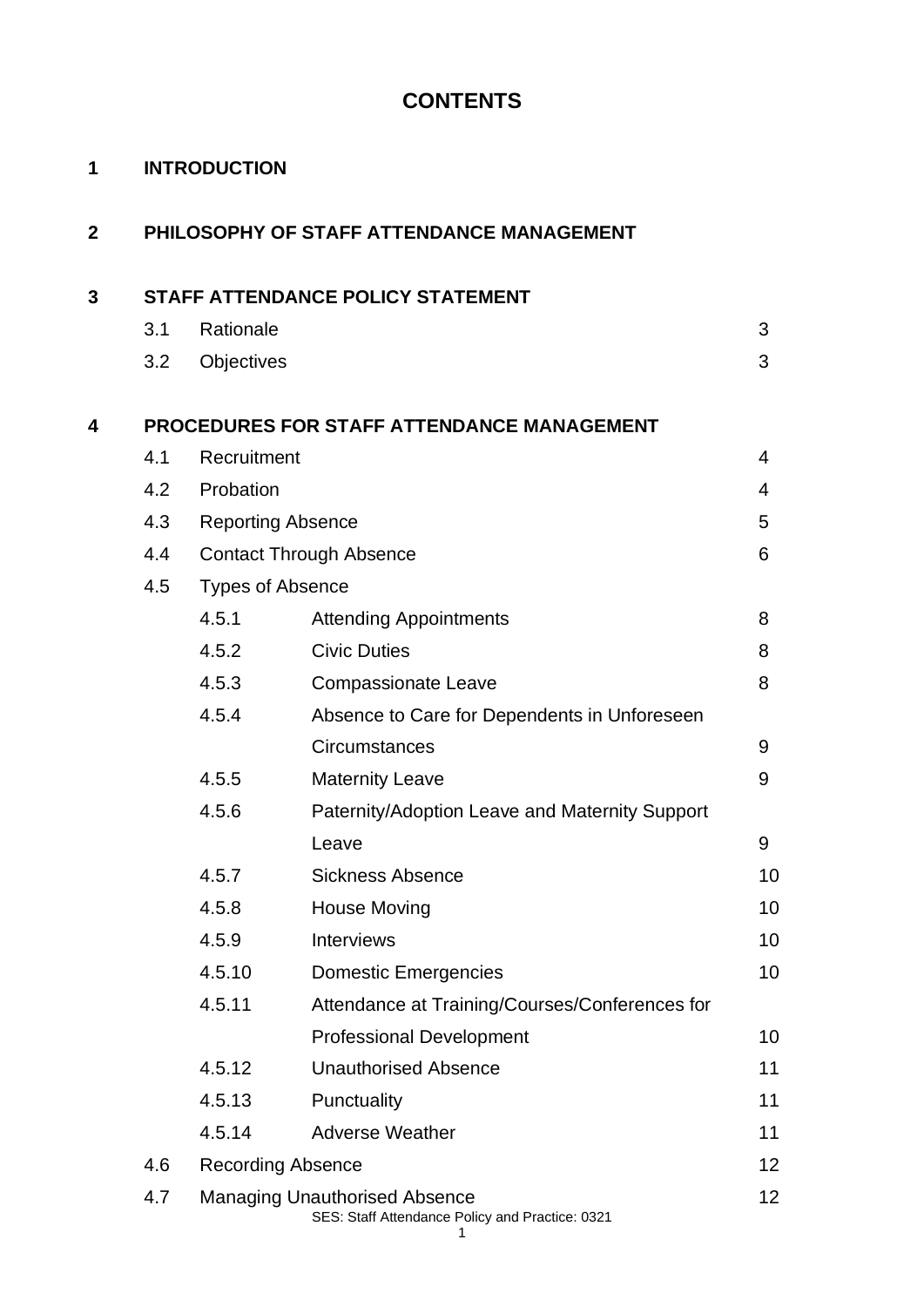|   | 4.8                                                       | The Attendance Panel                                                   | 13 |  |  |  |
|---|-----------------------------------------------------------|------------------------------------------------------------------------|----|--|--|--|
|   | 4.9                                                       | Attendance, Performance and Promotion                                  | 16 |  |  |  |
|   | 4.10                                                      | <b>Absence Statistics</b>                                              | 16 |  |  |  |
|   |                                                           |                                                                        |    |  |  |  |
| 5 |                                                           | <b>OCCUPATIONAL HEALTH</b>                                             |    |  |  |  |
|   | 5.1                                                       | <b>Worklife Support</b>                                                | 17 |  |  |  |
|   | 5.2                                                       | <b>Return to Work</b>                                                  | 17 |  |  |  |
|   | 5.3                                                       | Procedure For Staff Returning To Work, Requiring Gradual/              |    |  |  |  |
|   |                                                           | Part Time Return or Temporary Part Time Hours                          | 18 |  |  |  |
| 6 |                                                           | <b>ADDITIONAL INFORMATION</b>                                          |    |  |  |  |
|   | 6.1                                                       | <b>Fitness for Work</b>                                                | 19 |  |  |  |
|   | 6.2                                                       | Sick Pay                                                               | 21 |  |  |  |
|   | 6.3                                                       | Sickness Entitlements for Part Time / Term Time Only Contracts         | 22 |  |  |  |
|   | 6.4                                                       | <b>Working Additional Hours</b>                                        | 22 |  |  |  |
|   |                                                           | Appendix A: Record of Absence Other Than Sickness or Annual Leave Form |    |  |  |  |
|   |                                                           | Appendix B: Sickness Absence Record Form                               |    |  |  |  |
|   | Appendix C: Application for Professional Development Form |                                                                        |    |  |  |  |

Appendix D : Return to Work Meeting Form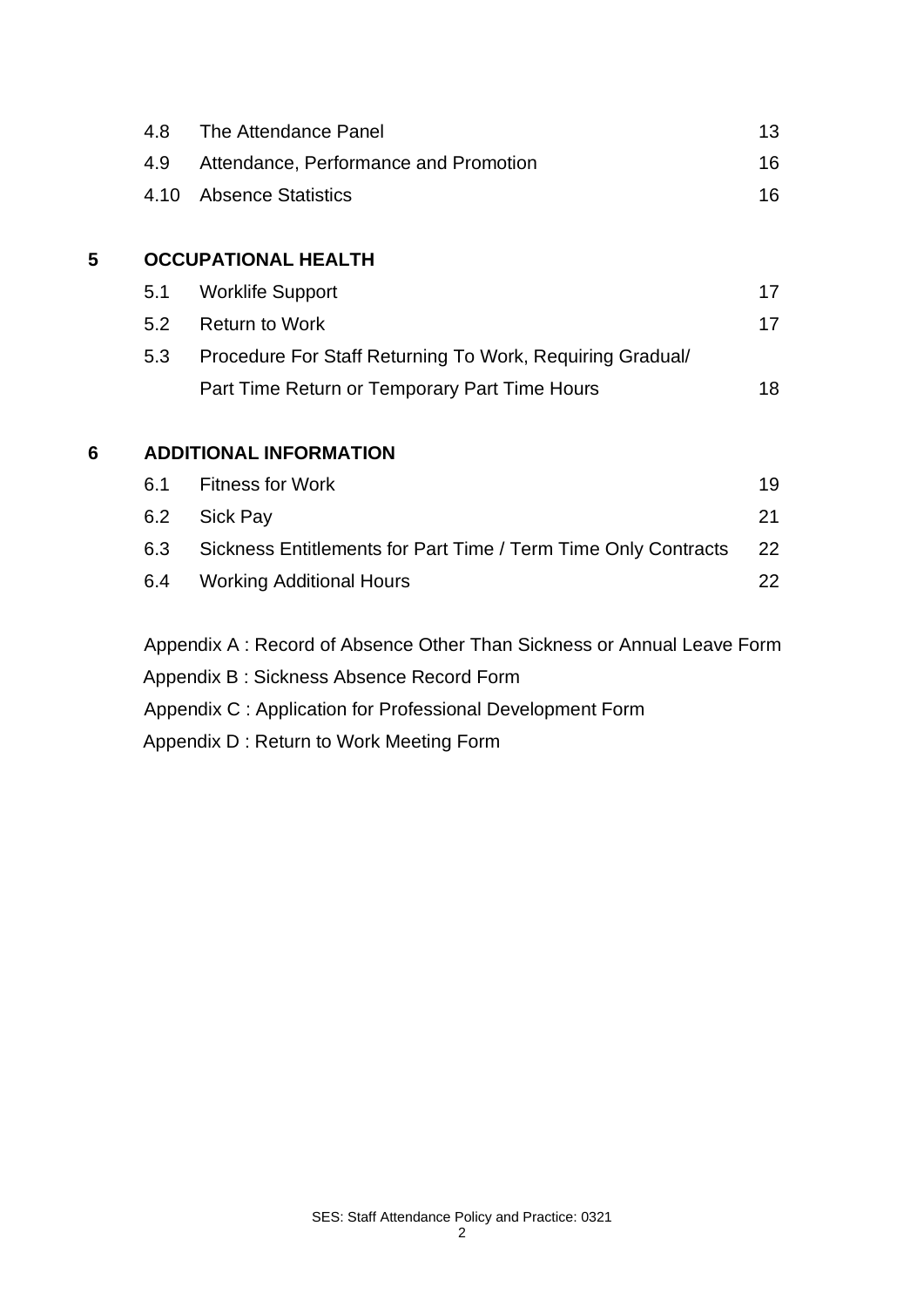## **1 INTRODUCTION**

## **Specialist Education Services expects members of staff to attend for work during all designated and directed hours.**

The following document outlines the policies and procedures for managing absences.

Absence is a complex issue affecting the whole establishment in terms of consistency of provision for pupils, staff morale, performance and well-being, and last but not least financially.

## **2 PHILOSOPHY OF STAFF ATTENDANCE MANAGEMENT**

Specialist Education Services believes that effective staff management is improved by a supportive and understanding model of staff absence management, which facilitates the recognition of individual needs but which is also consistent, and is not detrimental to service provision.

## **We aim to:**

- establish a positive attendance culture
- address work related causes of absence
- promote staff well-being and occupational health
- proactively evaluate and monitor absence patterns

Preventative action is of key significance in maintaining a healthy workforce.

All staff at SES have a mutual responsibility towards the promotion and overall maintenance of health and wellbeing. All staff members should be considered as role models for the young people in their care in relation to health and attendance, and indeed, all aspects of their work.

## **3 STAFF ATTENDANCE POLICY STATEMENT**

## 3.1 RATIONALE

Staff wellbeing is recognised as vital to the effective and efficient running of SES. The staff at each establishment have mutual duties of care and co-operation, sharing responsibility for the promotion of a healthy and safe workplace environment, and the provision of a high quality service.

## 3.2 OBJECTIVES

The key objectives of the Staff Attendance Policy are:

- to ensure that all staff receive a fair, equitable and consistent approach.
- to ensure that all staff are fully aware of their responsibilities in terms of procedures for reporting absence.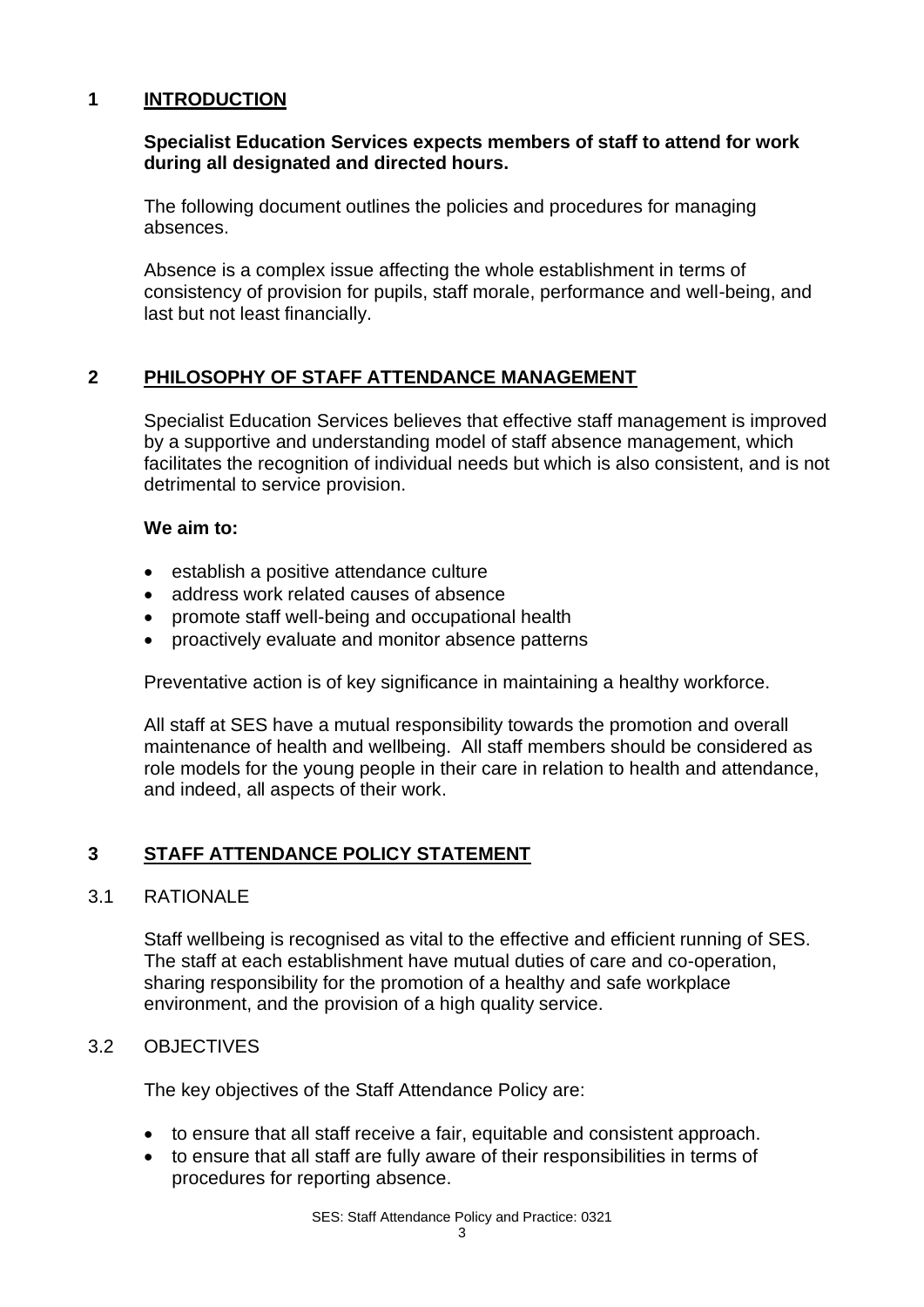- to ensure that confidentiality is respected and protected.
- to promote the concept that both SES and its members of staff have an equal responsibility in the promotion and maintenance of a healthy working environment.
- to ensure that staff are aware that SES is fully committed to an analytical approach to monitoring attendance, which includes establishing causes of absence and predicting future patterns, rather than focussing solely on the effects of absence.
- to ensure that attendance problems are dealt with promptly, sensitively and supportively.
- to ensure that staff are aware that SES recognises the distinction between genuine absence and issues of conduct. SES does not wish to place pressure on employees to work when they are genuinely ill but emphasises that not every minor ailment is a legitimate reason to take time off.

## **NB The suspected abuse of attendance requirements will be regarded as a disciplinary issue and may be investigated and dealt with as such.**

## **4 PROCEDURES FOR STAFF ATTENDANCE MANAGEMENT**

## 4.1 RECRUITMENT

The Equality Act 2010 limited the circumstances under which pre-employment health questions could be asked. However questions can be asked during the recruitment process to enable an employer to decide whether an applicant can carry out a function that is essential (intrinsic) to the job. A key question is asked at the end of each interview and the required criteria outlined in the person specification about fulfilling the intrinsic demands of the job.

Members of staff are responsible for informing the Registered Manager, Head of Education and/or the SES Principal (or SES Deputy Principal) of any significant changes in their health, as soon as possible after diagnosis. 'Significant' is understood to mean having, or potentially having an affect on the work undertaken by the member of staff for SES.

Regular Health Screening plays a vital role in preventing ill health and in promoting health and well being, and is thus clearly in the best interests of individual staff members to make arrangements for this with their GP Surgery.

## 4.2 PROBATION

Staff members new to SES are subject to a six-month probationary period (as detailed in the Terms and Conditions of Employment). Absence levels will be part of the assessment as to whether permanent employment will be offered. A poor attendance record may mean that continued employment is not offered. The probationary period may be extended if it is felt a member of staff's poor attendance record will improve. In the case of an extended probation period, for whatever reason, the sickness allowance remains at 5 days only for the duration of the extension. The induction of new members of staff includes an overview of sickness absence reporting procedures in addition to sick pay entitlements.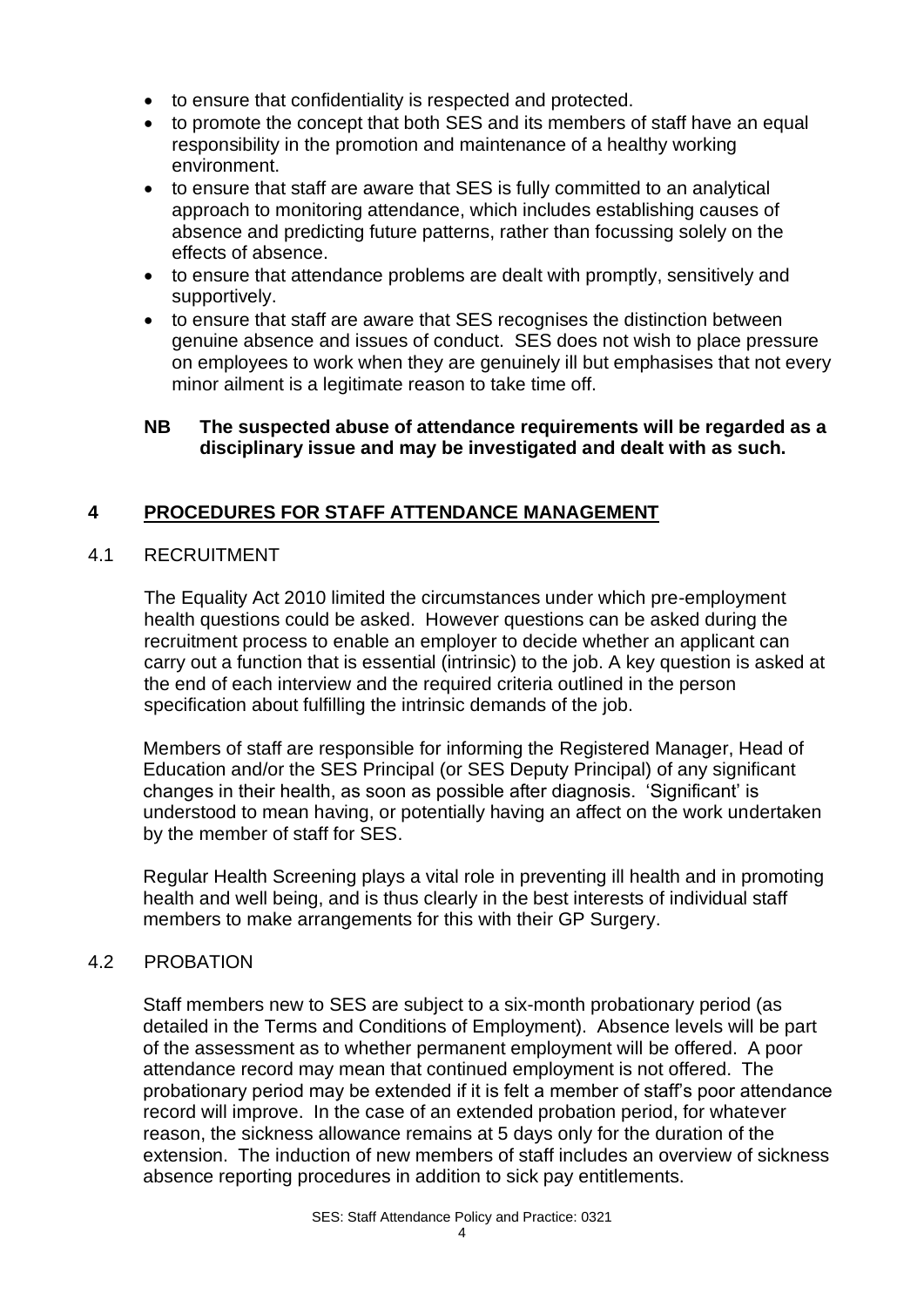## 4.3 REPORTING ABSENCE

**Absence from work must be reported directly to the Duty DCM or the Head of Education verbally as soon as possible in advance of the duty commencing.**  The person taking the call will complete an *Initial Absence Action Slip*

# **INITIAL ABSENCE ACTION SLIP**

| Staff Member making call                                                                                                                                 | Duty due to start: date/time |      |
|----------------------------------------------------------------------------------------------------------------------------------------------------------|------------------------------|------|
| Reason for Absence                                                                                                                                       | Likely return date/time.     |      |
| Action being taken (e.g. Doctor today).                                                                                                                  |                              |      |
| Who needs to be informed?                                                                                                                                |                              |      |
| Any special messages/instructions: e.g. lesson or activity planning, tasks for others to<br>perform in your absence and any information needed to do so. |                              |      |
|                                                                                                                                                          |                              |      |
| Contact details if different from those recorded.                                                                                                        |                              |      |
|                                                                                                                                                          |                              |      |
| Call taken by                                                                                                                                            | Date                         | Time |

Members of staff reporting absent should recognise the difficulties in covering absences and realise that early reporting of absence assists the smooth running of the establishment. In the exceptional situation of not being able to get through to talk directly to the DCM, a message on the voicemail is acceptable. The information required on a voicemail message is the same as that information which is required to complete the *Initial Absence Action Slip***.**

**Reporting absence via a text message is not acceptable, neither is it appropriate to pass information through a colleague. Contact should be made directly with the Duty DCM or Head of Education who will pass the Initial Absence Slip on to the Main Office as soon as possible. The Registered Manager scrutinises these slips to ensure that the reason for absence is a legitimate sickness absence.**

• During periods of **short-term self-certificated absence**, members of staff must telephone in daily to report on progress. They will be expected to report their return to work by telephoning on the day preceding return to work.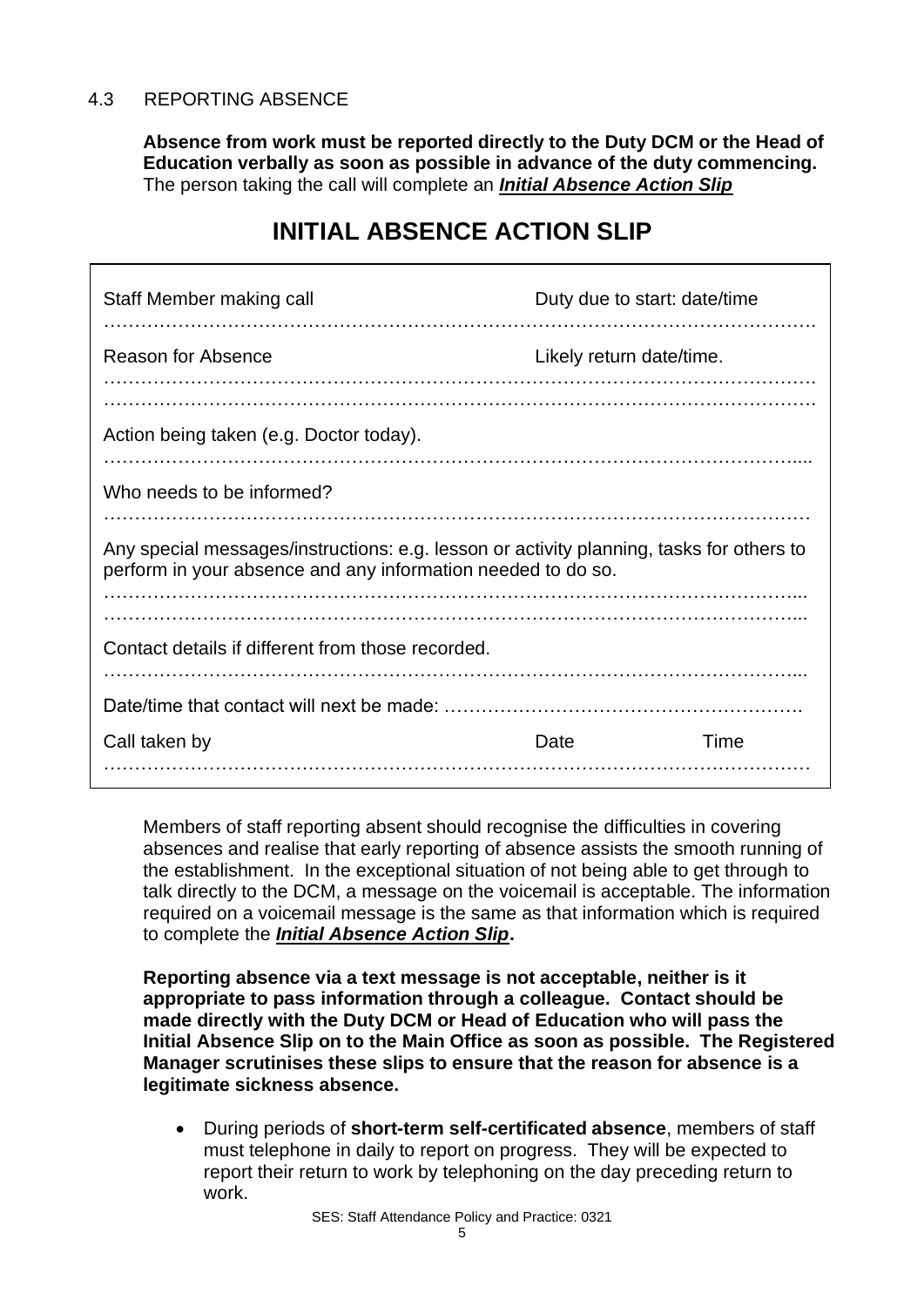• For **long-term absence**, or absence supported by a Doctor's certificate, the member of staff should telephone on the day prior to the certificate's expiry to report **either** their return to work, **or** the likely extension of the certificate, or the issue of a fit note. In the case of an extension a confirming telephone call will be expected subsequently, with a new expiry of certificate date or to discuss the doctor's recommendations detailed in the fit note.

Failure to report absence in advance of duty or failure to report a return to work may result in the Attendance Panel recommending disciplinary investigation. *(See Managing Unauthorised Absence, Section 3.7)*

Members of staff failing to give adequate notice of their intended return to work may be sent home without pay if arrangements have been made to cover their duty.

Reported absence from care staff is recorded on the *Daily Record Sheet*. In cases where a member of staff reports late for duty, or when a member of staff leaves during a duty, a record should also be made on the Daily Record Sheet. Where the latter occurs, the member of staff should then follow the reporting procedures outlined above regarding their return to work. Any member of staff leaving during a duty must clear their departure with the relevant Line Manager. A precise time of arrival on duty, when late, should also be recorded on the Daily Record Sheet.

Members of staff should be assured that they will be treated with respect and that confidentiality regarding medical matters will be maintained at all times.

## 4.4 CONTACT THROUGH ABSENCE

All contact calls whether incoming or outgoing are recorded on an *Ongoing Absence Contact Slip***.** This form simply records the contact, (see example overleaf).

## **Short-term or self-certificated (up to 7 consecutive days inclusive of any days off between rota days)**

During periods of short-term or self-certificated absence, in addition to the member of staff's daily contact with their establishment, they should expect to be contacted by the Registered Manager, Head of Care, DCM or Head of Education to enquire about their progress and expected return. This may afford the member of staff the opportunity to voice any concerns they may have regarding their absence and return to work.

The necessary frequency of such calls will be determined by the situation. However, over an episode of short-term or self-certificated absence a minimum of one such phone call is to be expected.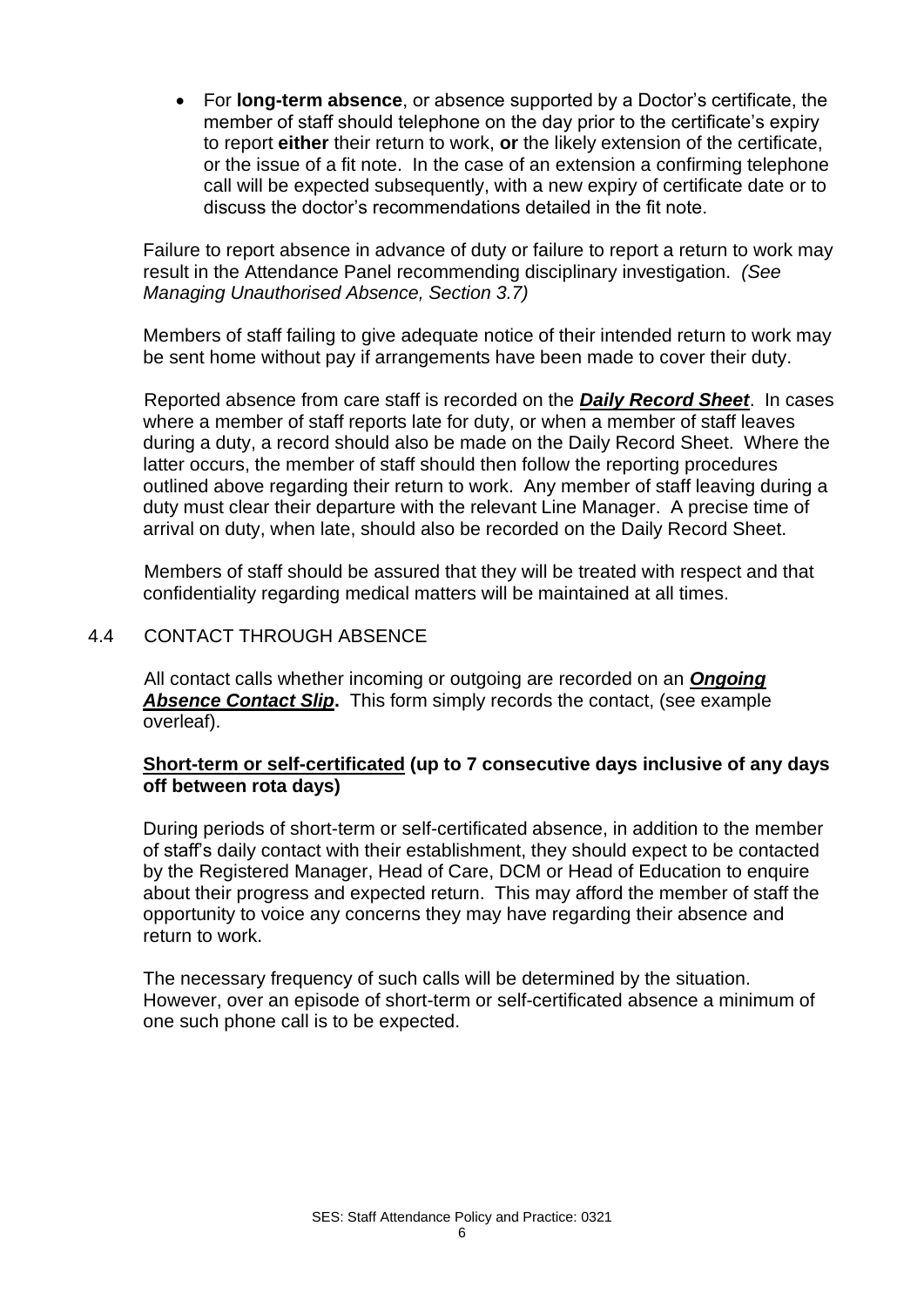# **ONGOING ABSENCE CONTACT SLIP**

| $\Box$<br>Call in       | Call out $\mathord{\sqcup}$ |  |      |      |
|-------------------------|-----------------------------|--|------|------|
| SUMMARY OF CONVERSATION |                             |  |      |      |
|                         |                             |  |      |      |
|                         |                             |  |      |      |
|                         |                             |  |      |      |
|                         |                             |  |      |      |
|                         |                             |  |      |      |
|                         |                             |  |      |      |
| Call taken or made by   |                             |  | Date | Time |

The co-ordination of such calls should be undertaken by the Registered Manager and/or Head of Education. **Completed Ongoing Absence Contact Slips will be passed to the Main Office as soon as possible, and forwarded to the RM or HoE as necessary.**

## **Long-term (more than 7 consecutive days inclusive of any days off between rota duties)**

During periods of long-term absence, contact with the member of staff, which is intended to be supportive, is of particular importance in order to ease subsequent return to work. It also facilitates early identification of any potential difficulties or needs connected with returning to work.

The Registered Manager or Head of Education is responsible for the *co-ordination* of regular contact. Contact should be at least weekly, though the frequency of such calls will be determined by the situation.

In cases of long-term absence extending over more than 14 days, and in exceptional circumstances as necessary, consideration may be given for regular visits to be made to the member of staff. This should be offered to all members of staff in this category, with precise details being individually negotiated depending upon need. A record of such visits and telephone calls should be maintained using the *Ongoing Absence Contact Slip*.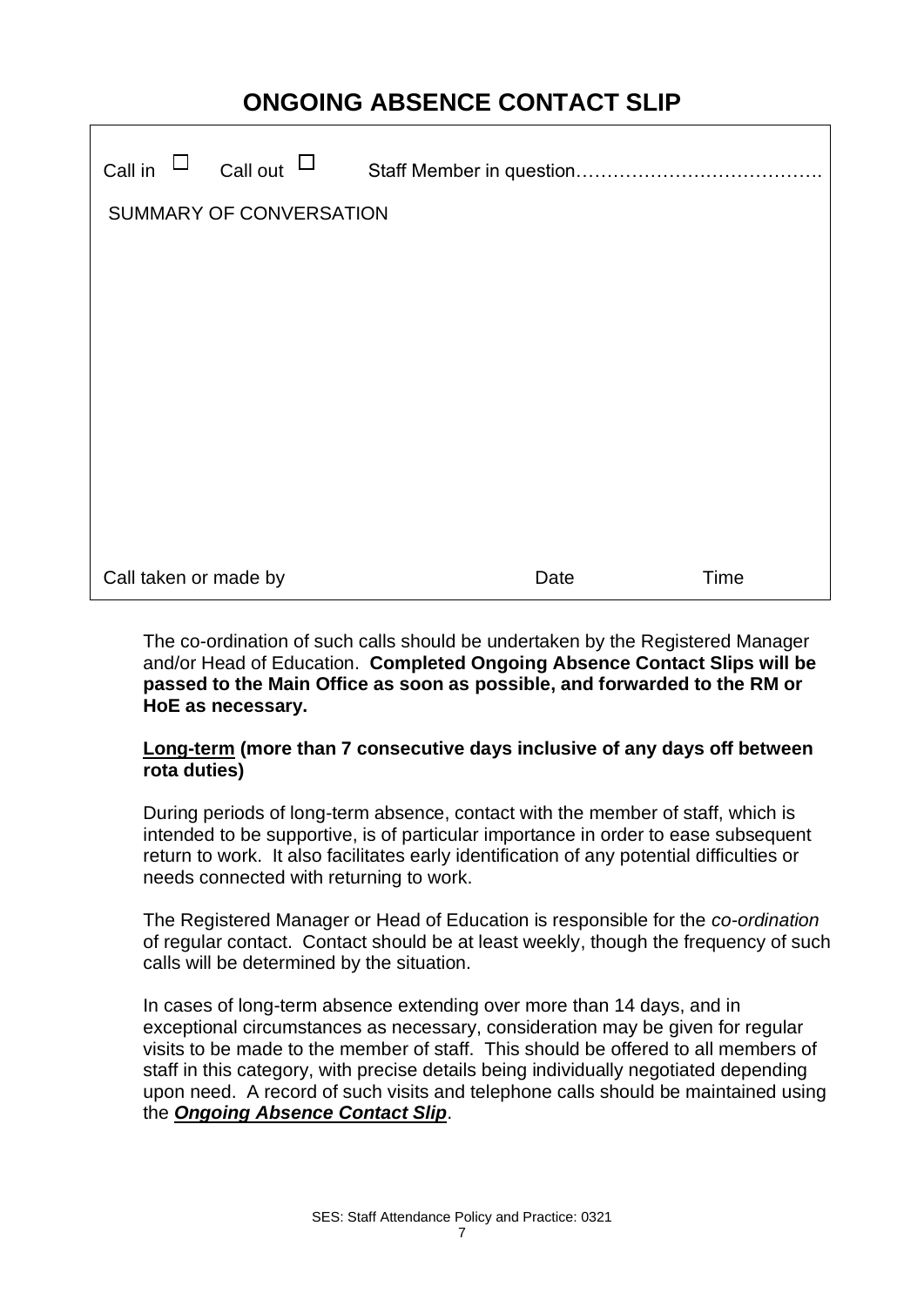It should be recognised that whilst the Registered Manager and/or Head of Education is responsible for the co-ordination of such visits, he/she may opt to delegate this task to another appropriate senior staff member.

## 4.5 TYPES OF ABSENCE

#### 4.5.1 Attending Appointments

Every effort should be made to avoid making medical, dental or other appointments when on duty. Therefore all staff requiring time off during normal working hours to attend appointments must have this agreed in advance by their Line Manager. This should be recorded on a *Record of Absence Other Than Sickness or Annual Leave Form*, which is signed by the relevant Line Manager prior to the appointment occurring. *(See Appendix A).*

Concerns relating to the frequency, pattern or length of such appointments will be addressed by the Attendance Panel.

Time off for appointments will be deducted from the sick pay allowance except where in exceptional circumstances, or by prior arrangement with their Line Manager, hours are offset against time owed or are subsequently repaid.

## 4.5.2 Civic Duties

Time off for civic duties will be paid as per national guidelines. The member of staff must complete the *Record of Absence Other Than Sickness or Annual Leave Form* in advance as detailed above, after it has been notified to the relevant Line Manager.

#### 4.5.3 Compassionate Leave

Up to five additional days leave per annum can be classified as Compassionate (i.e. allowed in respect of a bereavement). Any other requirements would have to be specially requested through the SES Principal who will determine entitlement and financial details in liaison with the Directors.

Should a bereavement occur, it will be classified as Compassionate if it involves a member of staff's:

- a. partner
- b. child
- c. parent
- d. grandparent
- e. sibling
- f. other close family members

In all cases Compassionate Leave has to be agreed with the Registered Manager and/or Head of Education and a *Record of Absence Other Than*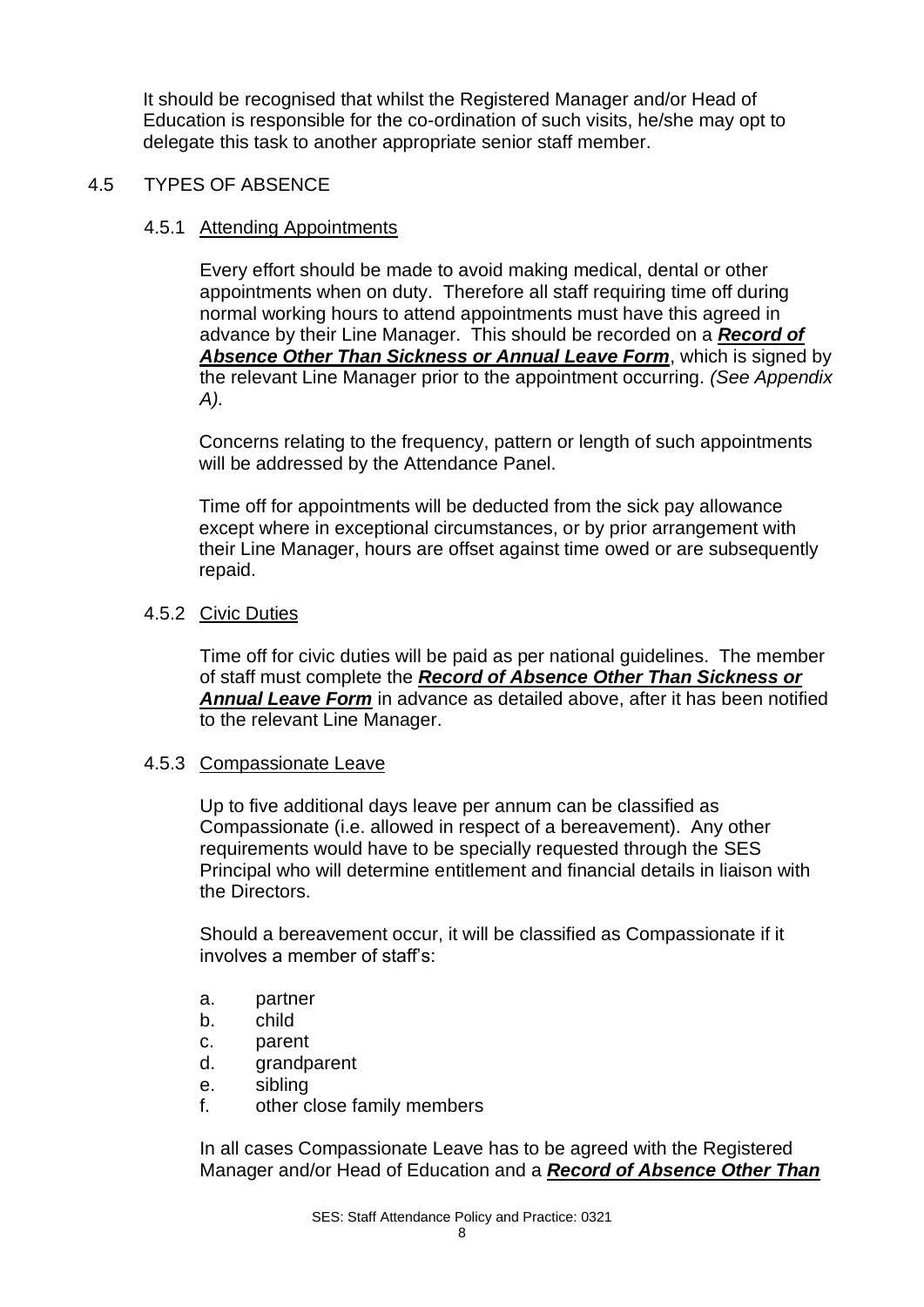*Sickness or Annual Leave Form* completed and countersigned by the Line Manager.

## 4.5.4 Absence to Care for Dependents in Unforeseen Circumstances

Dependency absence describes when unforeseen circumstances occur that staff have taken time off to care for dependants. The Department of Trade and Industry in its guide to employers and employees defines dependents as:

*"….the husband, wife, child or parent of the employee. It also includes someone who lives in the same household as the employee. For example, this could be a partner or an elderly aunt or grandparent who lives in the household. In cases of illness or injury, or where care arrangements break down, a dependent may also be someone who reasonably relies on the employee for assistance. This may be where the employee is the primary carer or is the only person who can help in an emergency."*

The emphasis here is extreme or emergency situations.

SES expects individuals to have, wherever possible, contingency care plans for their dependents, though recognises that unforeseen circumstances may arise.

Senior Managers (HoEd and RM) have the discretion to classify up to 5 days paid dependency absence per annum, deductible from their paid annual sickness entitlement (for part time staff a pro rata allowance is made). In exceptional circumstances staff may ask the Attendance Panel to consider enhancing the paid dependency absence classification deductible from their sickness entitlement.

If circumstances are such that absence related to dependency exceeds the five days per annum then it will be unpaid. Where patterns, or frequency of Dependency Leave requirements give cause for concern, the Attendance Panel, or a representative of, may meet with the individual.

In all cases classification of absence as Dependency has to be agreed by the Registered Manager and/or Head of Education and a *Record of Absence Other Than Sickness or Annual Leave Form* completed and countersigned by the Line Manager.

*(N.B. Pets are not considered to be dependents)*

#### 4.5.5 Maternity Leave

The maternity leave arrangements accord with the Statutory Maternity Pay Leave legislation *(for details please contact the Administrator).*

## 4.5.6 Paternity/Adoption Leave and Maternity Support Leave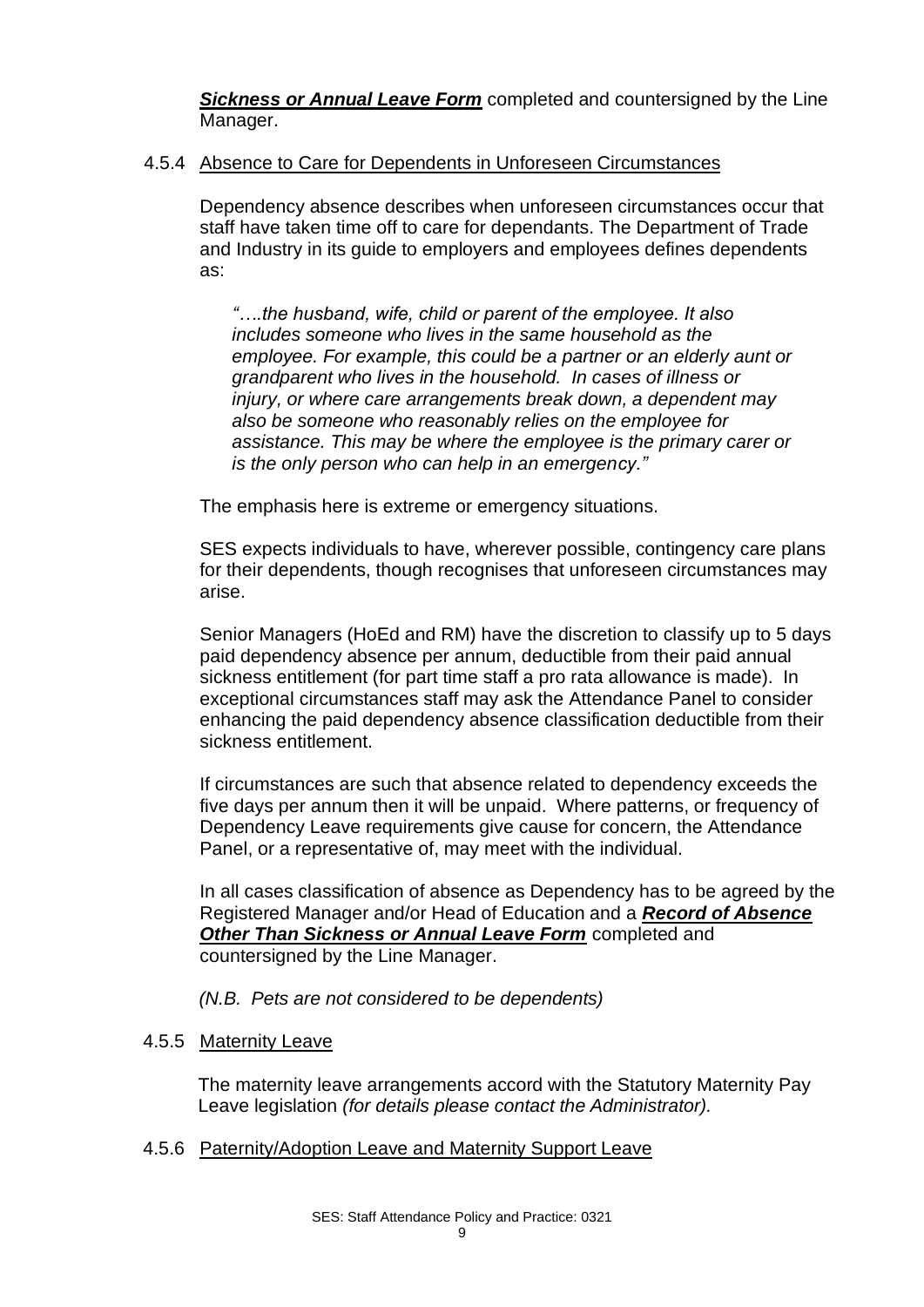The Paternity/Adoption Leave and Maternity Support Leave arrangements accord with current statutory legislation *(for details please contact the Administrator).*

## 4.5.7 Sickness Absence

Sickness Absence may be **short-term** *(up to 7 days in total, inclusive of any days off within this period)* or **long term** *(in excess of 7 days). A Sickness Absence Record Form must be completed in all cases. (See Appendix B).*

- Short-term sickness absence must be self-certificated.
- Long-term sickness absence must be supported by a Medical Certificate.
- Medical Certificates must be produced for the whole period of absence.

The member of staff is responsible for completing the Sickness Absence Record Form within seven days of their return to work.

## 4.5.8 House Moving

One day per annum is allowed with pay for members of staff who move house. This must be agreed in advance with the Line Manager and a *Record of Absence Other Than Sickness or Annual Leave Form* completed and countersigned by them.

## 4.5.9 Interviews

A maximum of three days per annum will be paid for members of staff who attend interviews. These must be agreed with their Line Manager in advance. Staff needing further time off than this should arrange to take days from their leave allocation. This must be agreed in advance with the Line Manager and a *Record of Absence Other Than Sickness or Annual Leave Form* completed and countersigned by them.

#### 4.5.10 Domestic Emergencies

In the case of unforeseen domestic emergencies, up to one day (eight hours) paid leave may be allowed per annum: further leave to manage domestic emergencies will be unpaid. Absence must be reported as soon as possible.

A *Record of Absence Other Than Sickness or Annual Leave Form* must be completed and countersigned by the Line Manager.

## 4.5.11 Attendance at Training/Courses/Conferences for Professional Development

Attendance at Training/Courses/Conferences is not recorded as absence provided that it is sanctioned in advance by the relevant Line Manager. An *Application for Professional Development Form* must be completed, and must be signed by the Authorising Manager, who is responsible for ensuring that an appropriate diary entry is made. *(See Appendix C).*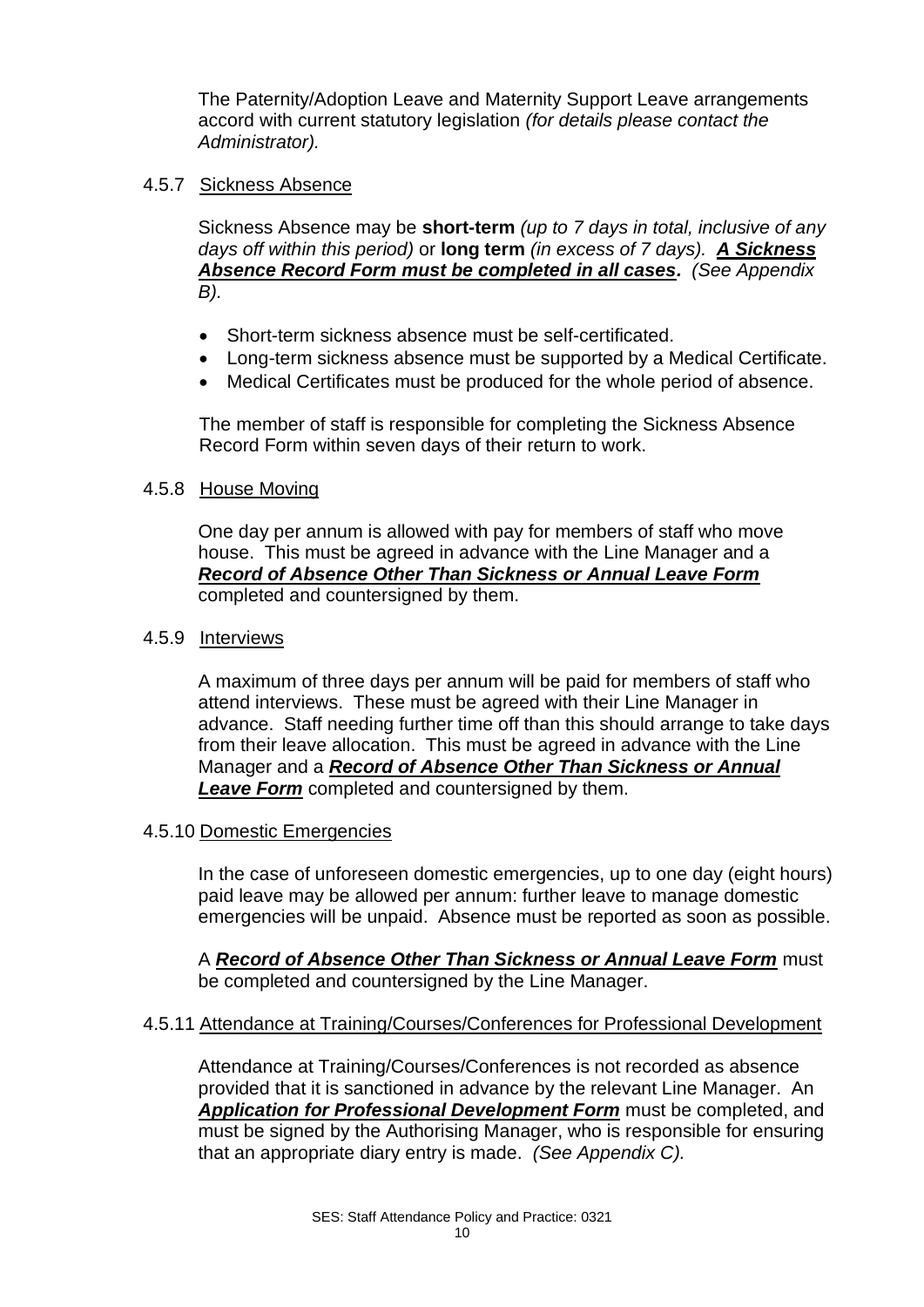## 4.5.12 Unauthorised Absence

All unreported absence is classified as unauthorised absence, (see Section 3.7). This falls into three categories:

| Type 1 | Non-attendance that is not reported to SES initially, following |
|--------|-----------------------------------------------------------------|
|        | the correct procedures described in Staff Attendance policy.    |
| Type 2 | Non-attendance where no regular daily update is received        |
|        | (except when an alternative contact plan has been agreed).      |
| Type 3 | All absences where no Absence Form is received within seven     |
|        | days of return.                                                 |

## 4.5.13 Punctuality

Punctuality is an important aspect of staff attendance, and is essential to the safe and effective functioning of each establishment.

Poor punctuality and attendance issues are addressed through the Line Management system. If problems with punctuality or absence persist then matters will be dealt with following the Grievance, Capability and Disciplinary procedures.

## 4.5.14 Adverse Weather

SES recognises that staff may face difficulties attending work and returning home during periods of adverse weather conditions such as heavy snow falls or flooding. However, while SES is committed to protecting the health and safety of all its staff, it must ensure that disruption caused to its core services remains minimal, especially as our children require 24 hour care.

Staff should make every effort to attend work during adverse weather conditions without putting their personal safety at risk. However, if it is unavoidable for staff to be absent from the workplace, and following discussion and agreement of the Registered Manager and/or Head of Education the following options can be considered:

- Work from home (if practicable, depending on role);
- Make the lost time up at an agreed time;
- Time be added to banked hours balance (care staff only);
- Take annual leave;
- Take unpaid leave.

(Or apply a combination of the above options)

In the event of adverse weather conditions staff will take all reasonable steps to report his or her inability to attend work following standard absence reporting procedures outlined in section 4.3. In these exceptional circumstances the Registered Manager or Head of Education will be notified to ensure early decisions are taken to maintain the safety and running of the establishment. This will apply for each day that the member of staff is unable to attend work. Please note that failure to comply with reporting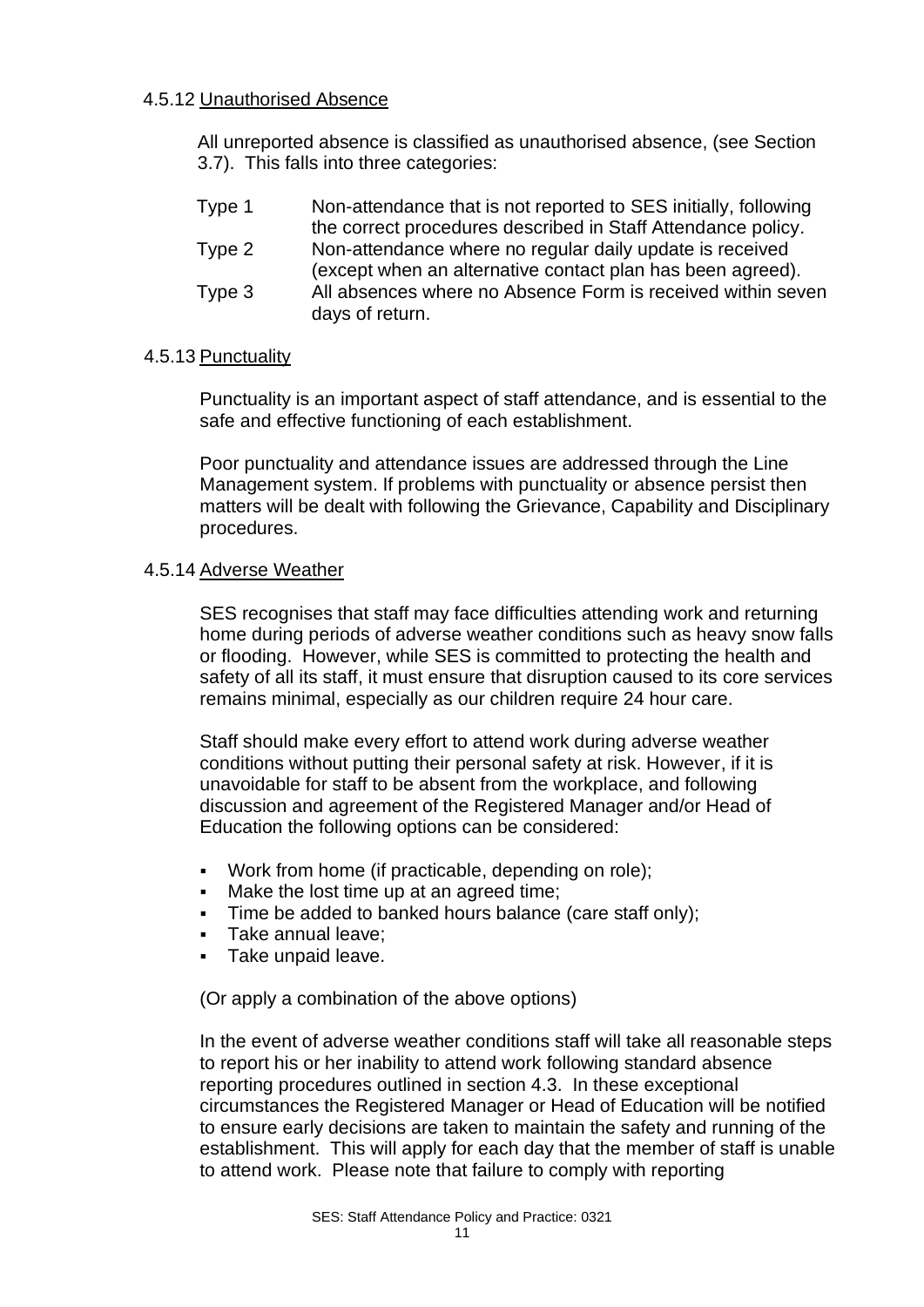arrangements may amount to unauthorised absence and could therefore be unpaid.

Care staff may in rare circumstances be required to work longer shifts to cover the home until relief from other care colleagues can be facilitated.

## 4.6 RECORDING ABSENCE

All absences are recorded, collated and filed centrally. On return to work **the absentee** is responsible for completing an appropriate Absence Form, depending upon the type of absence. **The absentee** is responsible for ensuring that their Absence Form is handed in to the Main Office within 7 days.

Absences will be unpaid if forms are not received in the Main Office within seven days of return to work.

Self certificated absence (7 days or less), sequential days illness or unavailability for work are internally recorded by the administrator, in order to support line managers in their management of staff absence. However, only absence reported for direct rostered time will be recorded against sickness entitlement. It is therefore very important that staff notify the duty DCM as soon as they are well enough to work. This fits with the expectation that staff give a daily update of their status. This allows for managers to have a full picture of the staffing resources available to them at any one time.

## 4.7 MANAGING UNAUTHORISED ABSENCE

Unauthorised Absence as defined at 3.5.12 above falls in to three categories.

- Type 1 Non-attendance that is not reported to SES initially, following the correct procedures described in Staff Attendance policy.
- Type 2 Non-attendance where no regular daily update is received (except when an alternative contact plan has been agreed).
- Type 3 All absences where no Absence Form is received within seven days of return.

## For Type 1

- The absentee will be asked to meet one or more of the Attendance Panel (see 3.8) on return to work: a verbal or written warning may be issued, or disciplinary investigation may be recommended.
- Further unauthorised absence of Type 1 may result in the Attendance Panel issuing a written warning or recommending disciplinary investigation.
- Written warnings will be spent after a period of one year. Subsequent unauthorised absence of Type 1 will result in reactivation of the system at the disciplinary investigation stage.

## For Type 2

The absentee will be asked to meet one or more of the Attendance Panel on return to work, and a verbal warning may be issued. Further unauthorised absence of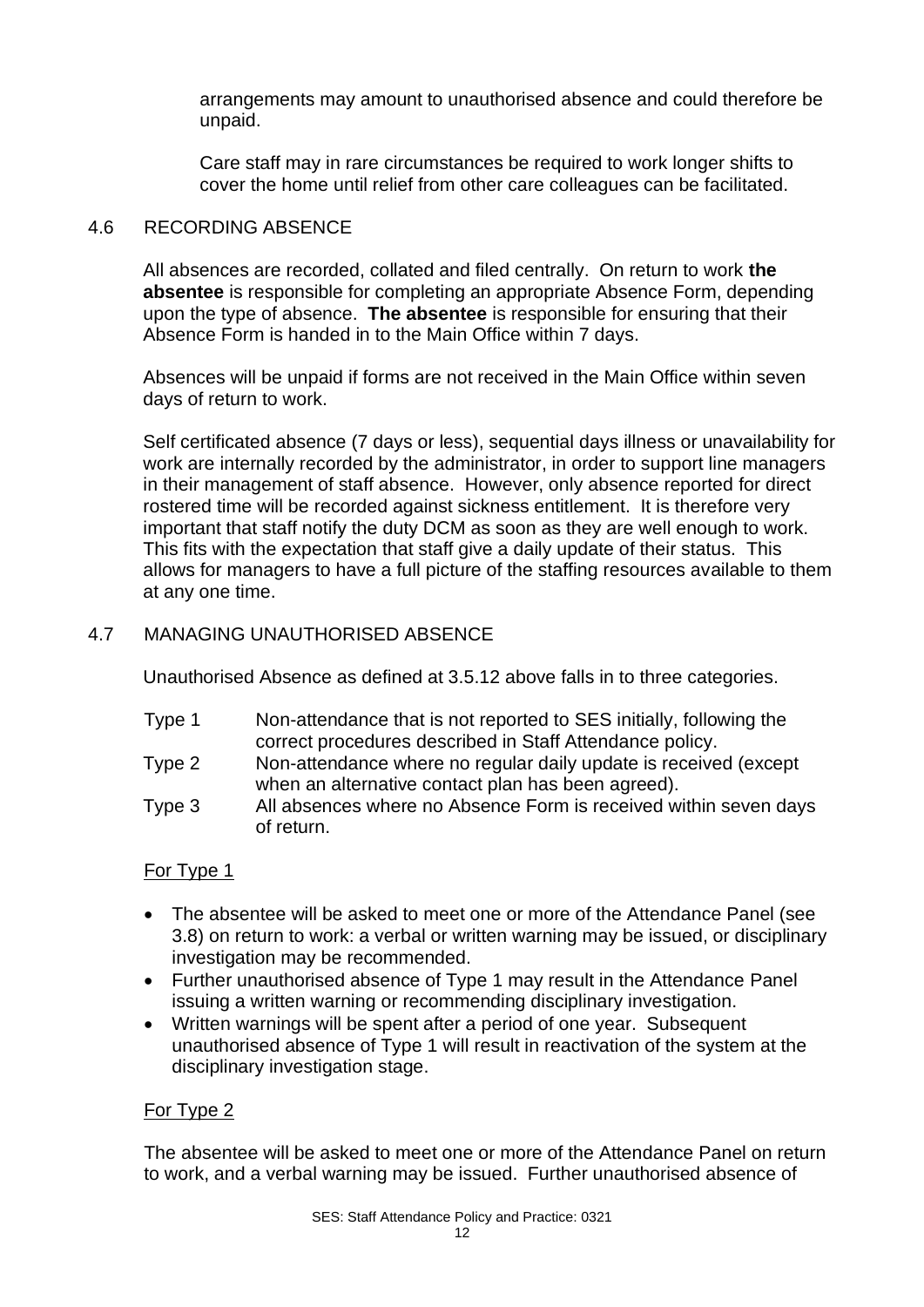Type 2 will result in a written warning being issued, and subsequent failure to improve may result in disciplinary action.

## Types 1 and 2

- The initial response to unauthorised absence of types 1 and 2 will be to attempt to make telephone contact with the absentee to clarify the current situation.
- Where this is not achieved the absentee will be contacted by letter and asked to make urgent contact with their establishment to clarify the current situation.

## Type 3

- On return to work an Absence Form must be completed for all absences.
- Until the Absence Form is completed absence remains unauthorised and unpaid.
- The Attendance Panel will review persistent unauthorised absences, and individuals will be asked to meet one or more of the panel, which will set improvement targets and may issue a verbal warning. Where no improvement is made within the identified time a written warning may be issued, and subsequent failure to improve will result in disciplinary action.
- Written warnings will be "spent" after a period of one year, however, further unauthorised absences will result in reactivation of the process at the verbal warning stage.

## 4.8 THE ATTENDANCE PANEL

The Attendance Panel consists of:

- Administrator
- Head of Education
- Registered Manager
- SES Principal (or SES Deputy Principal)

Meetings require a quorum of three members to be present.

The panel meets on a monthly basis. The general remit of the panel is to review the analysis of absence statistics as provided by the Administrator, and to discuss patterns of absence (either general, specific or individual) and appropriate preventative action. Other issues of concern in relation to staff attendance, and consequent recommended action may also be discussed including issues related to fitness to work, and work related risk assessments. Members of staff are invited to submit written concerns relating to attendance issues, or may request to meet with the Attendance Panel. The panel may also ask individuals whose absence is causing concern to meet with them. The Panel may also consider target setting in relation to attendance.

In addition, should the Attendance Panel receive direct evidence of dishonesty, fraud or malpractice relating to attendance, (which may be a reason for dismissal on grounds of misconduct), they will pass on the detail to be dealt with as a disciplinary matter.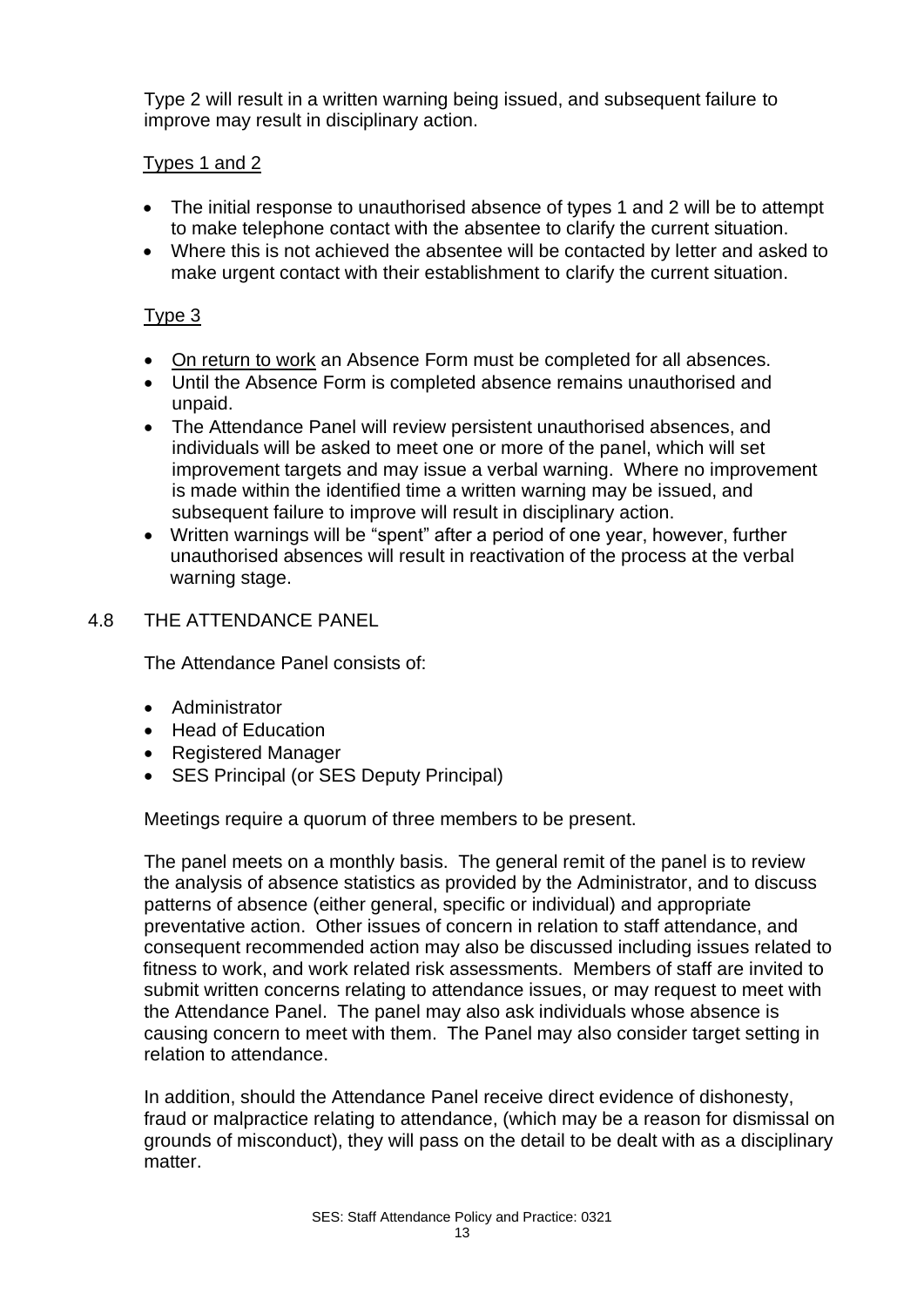## The Attendance Panel – Recommendations for Absences Causing Concern

The Attendance Panel recognises the importance of managing issues relating to absence and attendance promptly and effectively, and aims to provide an approach that whilst sensitive to individual circumstances, is also fair and equitable, and respects confidentiality.

All absence is of concern, however, persistent, regular and long term absence are of particular concern.

## (I) Absence Experienced During the Probationary Period

Where a pattern of absence starts to give cause for concern, line managers will in the first instance seek to investigate sensitively with the individual to identify any possible causes, and feedback to the panel. Depending upon the circumstances the panel may then recommend:

- that the individual meets with their Line Manager to negotiate resolution;
- that Occupational Health advice is sought;
- that further investigation is required.

Employees must be aware that deliberately omitting or providing misleading information may lead to Disciplinary Action.

Employees must be aware that they are responsible for informing the Principal of any significant changes to their health that may affect their ability to work.

## (ii) Long Term Absence

For any single period of absence extending beyond 4 weeks and for which no projected return date is provided by a Doctor, referral to an Occupational Health Physician, prior to return to work will be recommended.

A second period of absence within 2 years of the beginning of the first episode and extending beyond 4 weeks should result in the automatic referral to an Occupational Health Physician.

## (iii) Frequent Short Term Absence and Patterns of Absence

The following guidance measures will act as triggers for consideration by the Attendance Panel:

- any 2 single episodes of absence in any 4 week period;
- 3 episodes of absence in any 10 week period;
- 3 episodes of absence of more than 3 days in any 15 week period;

- a notable pattern of absence developing over a period of any length; the period being a minimum of at least 3 weeks.

The Attendance Panel then has the discretion to: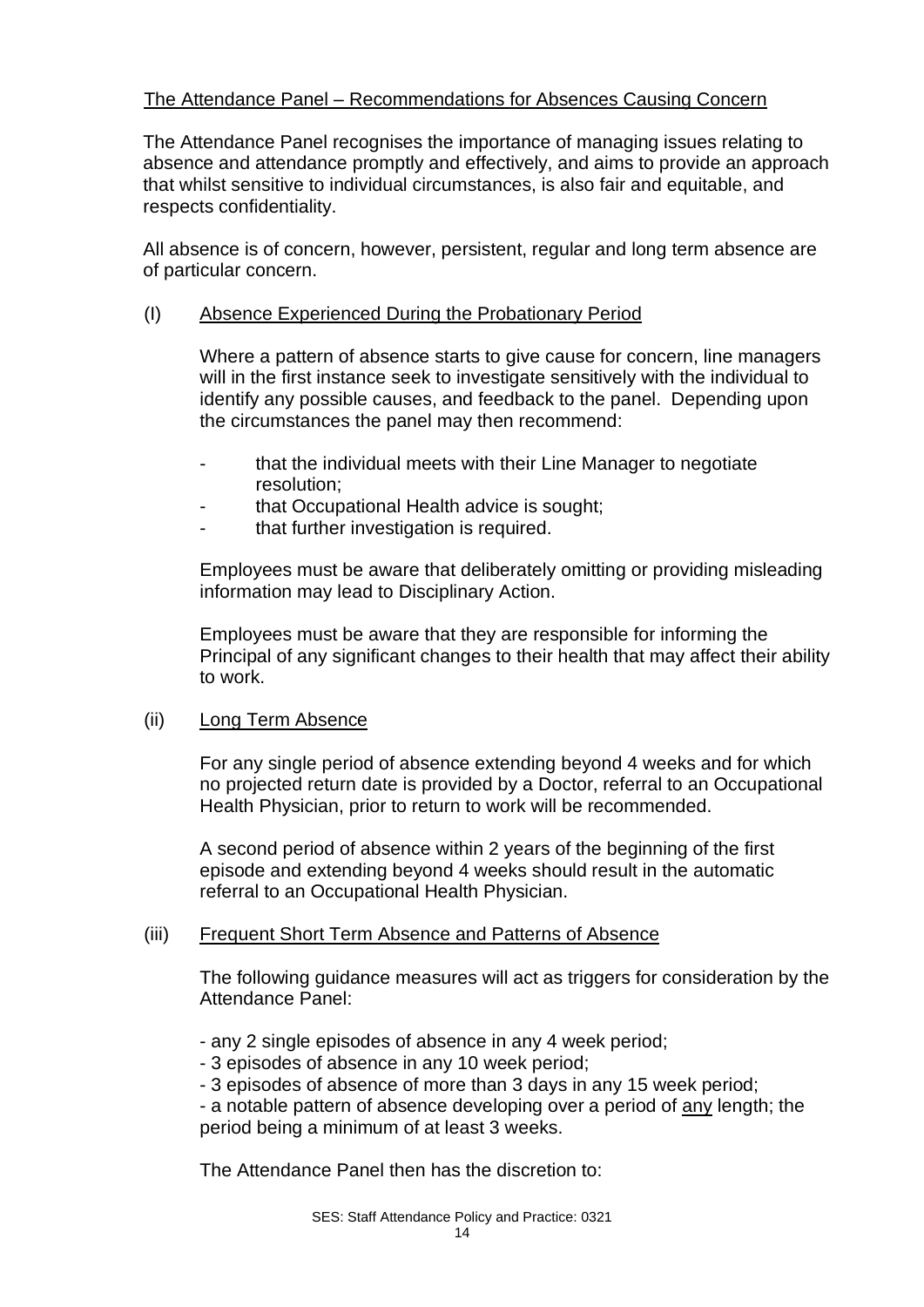- Take no action.
- Make further informal enquiries.
- Write to the individual to inform them their attendance is a matter for concern, and to arrange that they meet with a member of the Attendance Panel.

Once a decision has been taken to meet with an individual, a series of sequential stages apply:

- a. Meet with the individual and set targets for improvement/resolution as appropriate. (The outcome of the meeting will be notified to the individual in writing, and where the outcome requires it, will serve as a written warning should no improvement occur).
- b. Review the individual's attendance on a monthly basis for three months, with a final review six months after the initial meeting.
	- \* Should the identified improvements/resolution be attained and maintained over the six month period, the individual will be notified of this in writing.
	- Should the identified improvements/resolution not be attained or maintained at any time within the six months following the initial meeting, the individual will be notified in writing that their attendance is of serious concern, and that a further meeting with the Attendance Panel is to be convened.
- c. Meet with the individual and review identified targets for improvement/resolution, which may include the requirement for a GP certificate, (for which SES would pay), for all absences over the next 6 months, or other specified time period.

The panel may alternatively recommend that the advice of an Occupational Health Physician be sought regarding the individual's fitness to work. (The outcome of the meeting will be notified to the individual in writing, and where the outcome requires it will serve as a written warning).

The individual's attendance will continue to be monitored on a monthly basis over the next 6 months, and failure to achieve and sustain identified targets/resolution may result in:

- referral to an Occupational Health Physician;
- investigation.

Following a further meeting with one or more representatives of the Panel, a letter detailing the outcome of this meeting will serve as a final warning, after which, if identified improvements are not achieved and sustained, a recommendation for termination of contract may be made.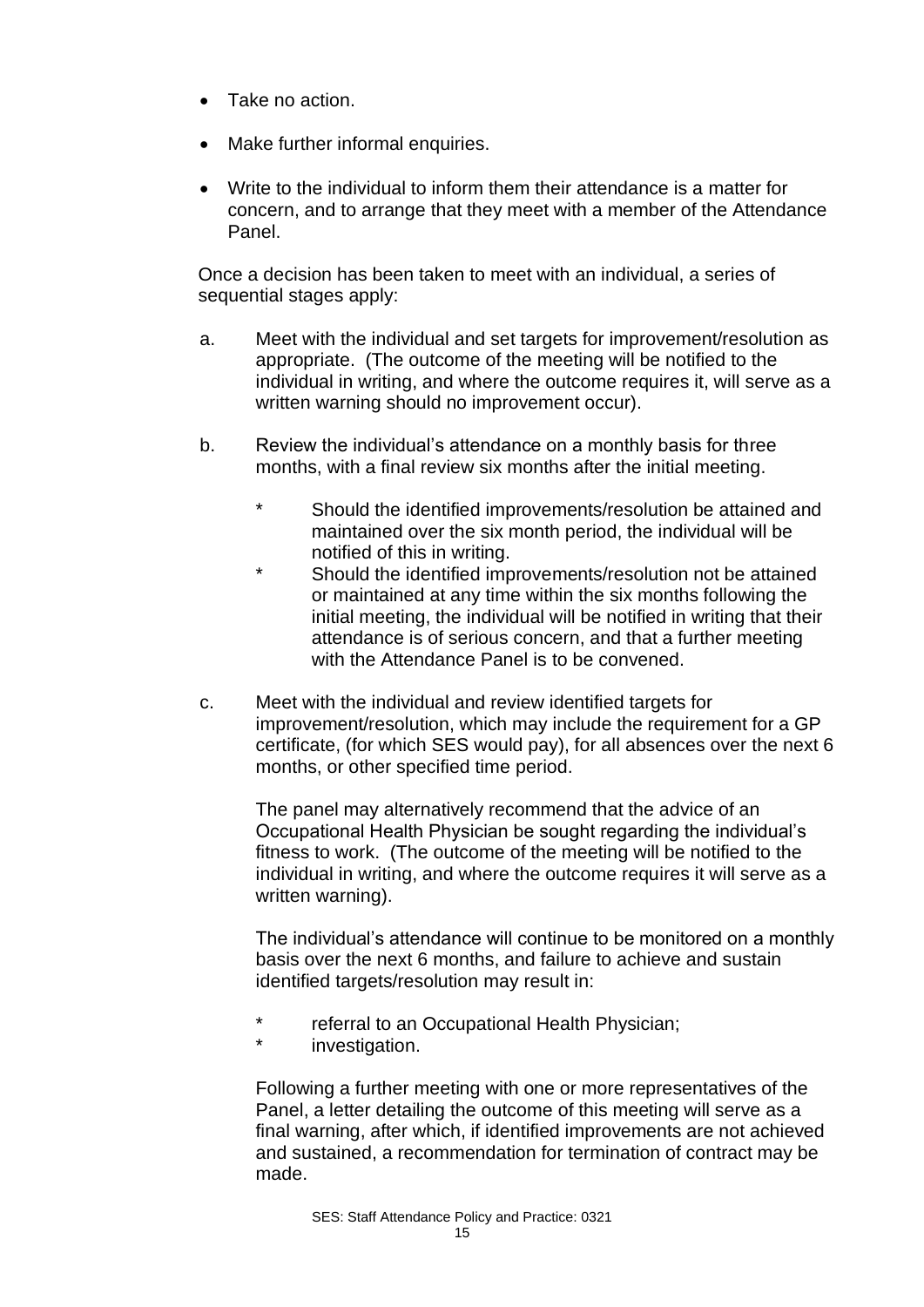At each stage the individual may:

- \* be accompanied by a representative to observe the panel meeting
- appeal against the warning to the Directors, whose decision will be final.

## 4.9 ATTENDANCE, PERFORMANCE AND PROMOTION

Attendance will also be considered as an integral part of Performance Management Reviews, Audits and Appraisals, and staff must be aware that poor punctuality and poor attendance records may adversely affect promotion prospects, and could affect whether permanent or fixed term contracts of employment are offered. Internal promotion decisions will take into account both punctuality and attendance.

## 4.10 ABSENCE STATISTICS

In compiling thorough and accurate data relating to staff absences it is essential that both qualitative and quantitative information is obtained.

The compiling and analysis of absence statistics is beneficial in that it enables an objective view of absence to be undertaken. This may either confirm or refute subjective views of absence. Analysis should also be used to:

- identify whether either general or specific problems exist in relation to staff absence;
- identify as closely as possible any particular times and staff groups affected, i.e. patterns of absence;
- identify the types of absence involved.

Effective data analysis can then be used to:

- target any general or specific problems;
- inform staff duty rosters and planning:
- inform staff recruitment needs.

Quantitative data will be compiled from the Daily Recording Sheets, supported by absence forms, completed by staff on their return to work. The compilation of this data will be carried out by the Administrator.

Qualitative data will also be accumulated through the 'Return to Work' process, and through informal support mechanisms.

Analysis of the quantitative and qualitative data will be undertaken and a monthly summary provided for discussion by the Attendance Panel.

Cumulative analysis will be of value in terms of long term planning and projections as regards rostering, recruitment and budgeting.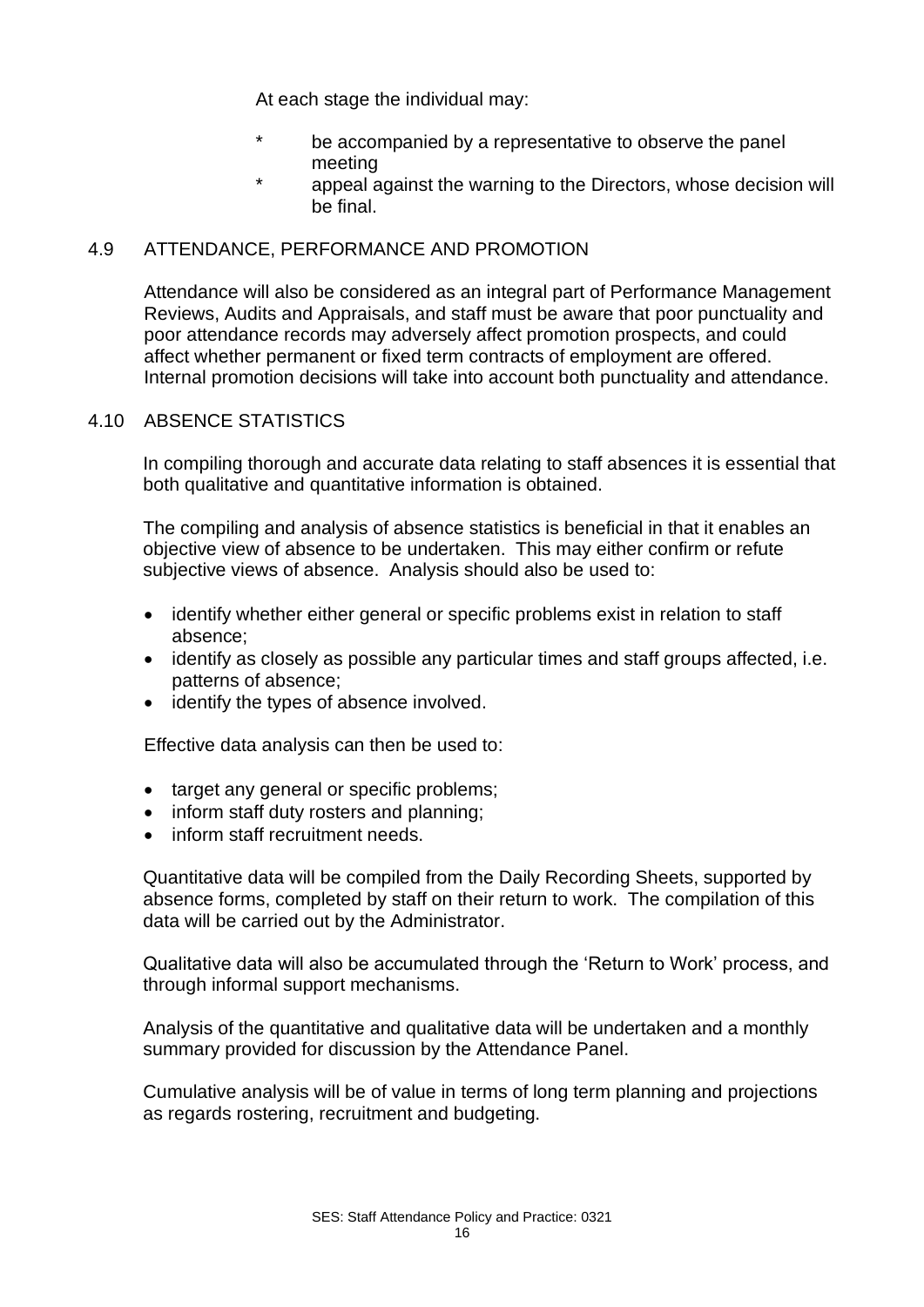## **5 OCCUPATIONAL HEALTH**

## 5.1 WORKLIFE SUPPORT

- It is recognised that both SES and individual members of staff have responsibilities in terms of maintaining good health and preventing ill health.
- SES takes staff wellbeing in all regards as a serious issue. A supportive ethos and culture is promoted within SES, and many systems and structures are established to ensure staff well being is paramount. Additionally well-being facilitators are appointed who would typically not be staff in senior management posts.
- Safety issues concerning positive handling are addressed within the Positive Management of Behaviour Policy and Practice document and in Team Teach training.
- Specialist Education Services maintains Employer's Liability Insurance cover for staff. All claims must be discussed with the SES Principal. Applications can be made by a member of staff, or his/her representative, to the Administrator who will assist in servicing the claim. Accidents occurring in the work place must be recorded in the Accident Book.
- A Health and Safety Sub-committee exists which examines all health and safety issues relating to the operation of each establishment.
- Specialist Education Services provides free access for all staff to an independent, confidential 24-hour advice, support and counselling service. Details of this service are given to all staff on appointment.
- SES will support staff in participating in the Childcare Vouchers Scheme. (Interested staff should see the Administrator for further details).
- Members of staff are individually responsible for keeping up to date with personal vaccinations for Tetanus, BCG etc. and for seeking advice and information from their GP regarding any health concerns. However in the case of Hepatitis B injections a letter of support will be made available for staff to approach their GP, and SES will reimburse staff who are required to pay for such injections.
- All members of staff have access to the Staff Support and Development Programme. In particular, Personal Support Meetings are facilitated regularly with a senior colleague, providing the member of staff the opportunity to discuss issues, both work-related and on a more personal level.

## 5.2 RETURN TO WORK

On return to work following an absence line managers will always make a polite enquiry about a staff member's wellbeing, and facilitate a **'Return to Work Meeting'.** A Line Manager (Head of Education, Deputy Head of Education, Registered Manager, Head of Care, Deputy Care Managers) will conduct return to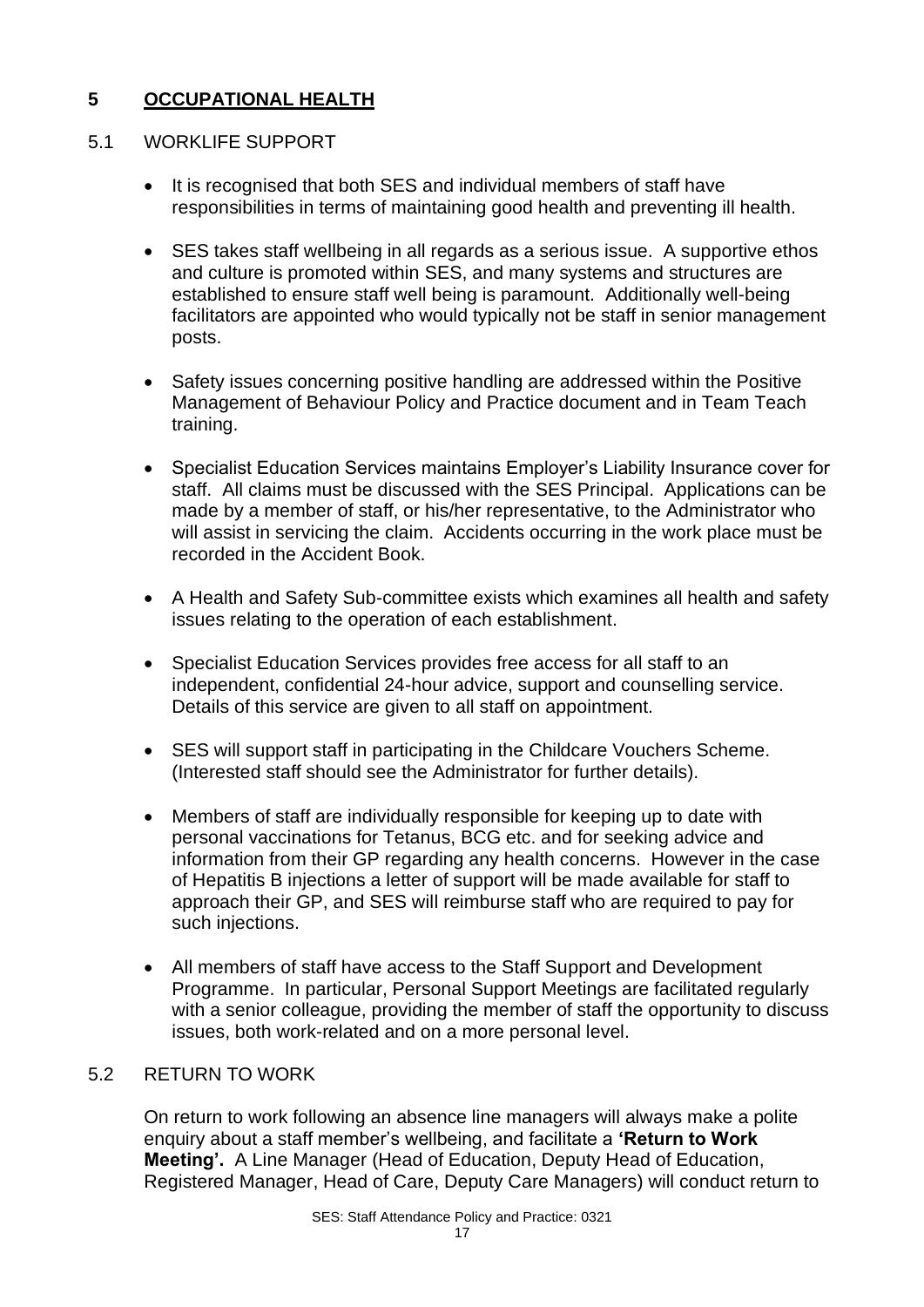work meetings for all absences. The nature and length of these meetings will vary according to circumstances and length of absence.

In significant and exceptional circumstances the return to work meeting must be held prior to a staff member's return with either the Head of Education or Registered Manager. This is likely to be after an extended or prolonged absence or following a significant incident.

Every member of staff has a right to a 'Return to Work Meeting' for any kind or length of absence.

Return to Work Meetings are an essential aspect of SES's commitment to Occupational Health in that it affords the member of staff the opportunity to discuss any concerns they have relating to their health and working environment. During this meeting it is important that the line manager ensures the staff member is well enough to return to their role. It also enables potential or real problem areas to be addressed and, where necessary, allows for any support mechanisms to be established for the member of staff. It also serves as an opportunity to update the staff member with any information about events or changes that may have an impact on their return to work. The content of such meetings is confidential, and information will only be passed on with the consent of the staff member. The length of the meeting will vary upon need.

Prior to a return to work meeting, the line manager should consider:

- The staff member's previous attendance records as this will form part of the discussion should there be wider issues and a pattern of absence.
- Any discussion that has been held with the staff member following advice from their GP on the 'Statement of Fitness for Work'.

During the meeting, specific details regarding the return to work may be discussed, taking into account the Statement of Fitness to work from the GP. Further guidance related to this is summarised in the next section (5.3)

The line manager will diary an appointment for their meeting which should take place on the day of return to work, or in the case of absences of more than 15 days, prior to return to work.

## **After signature, the absence form and Return to Work Meeting Form (see Appendix D) should be delivered by the member of staff to the Main Office.**

5.3 PROCEDURE FOR STAFF RETURNING TO WORK, REQUIRING GRADUAL/PART TIME RETURN OR TEMPORARY PART TIME HOURS

It is envisaged that gradual, part-time returns or temporary part time hours may be necessary in some instances, notably following extended absences due to ill health.

*NB. Any person declared not fit for work by a Medical Practitioner cannot return to work under normal circumstances whilst their certificate is current. However, in some situations the employee may be able to return to work whilst certificated at their personal request if it is deemed appropriate to do so through discussion with the Head of Education/Registered Manager and*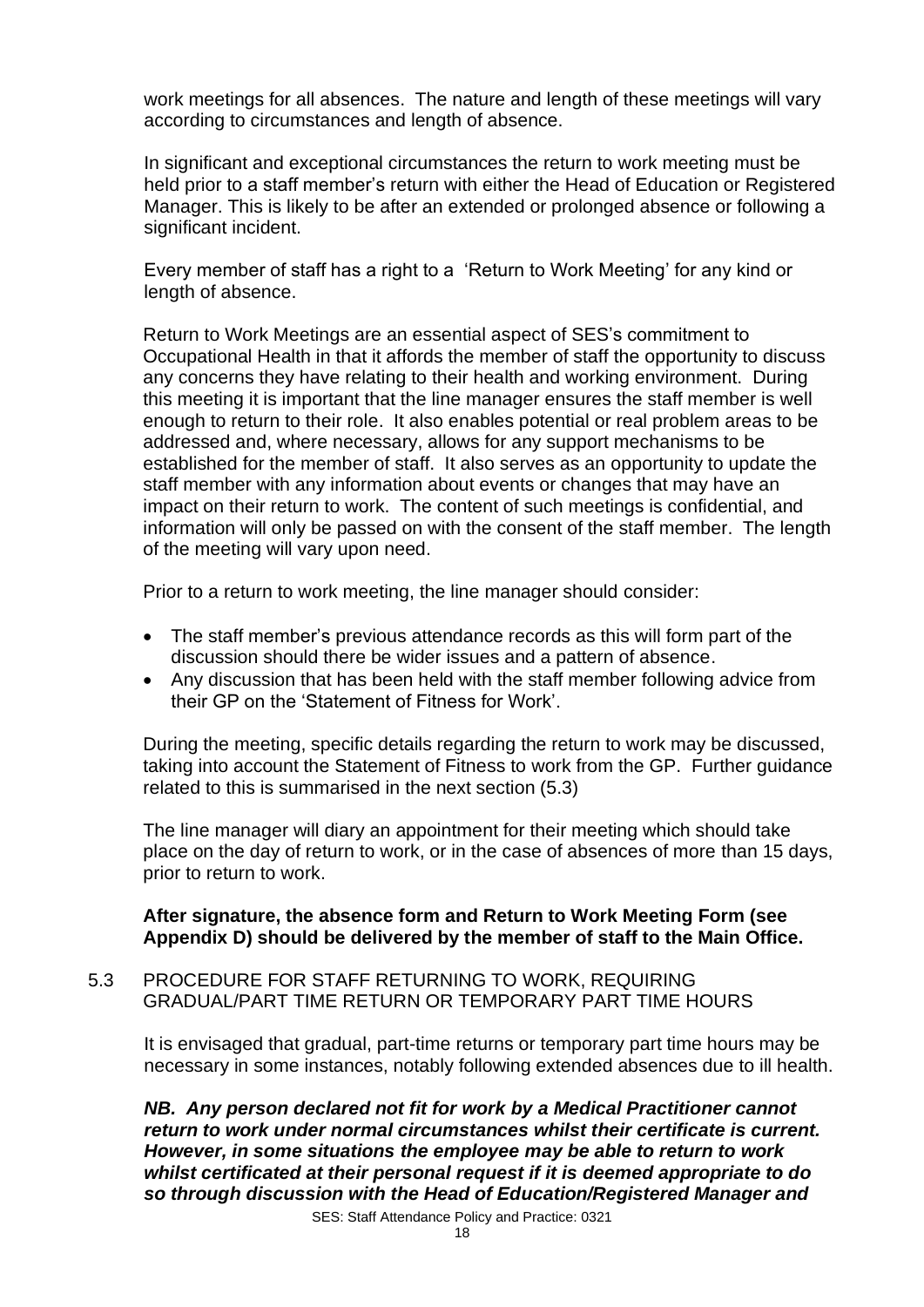*Principal. Doctors have the facility to write a sickness/fit note that describes an employee as "may be fit for work taking account of certain conditions and criteria". SES Ltd does not expect employees to return before they are able but there may be many aspects of a person's role that can still be performed and we expect all employees to reasonably explore those options in their conversations with their doctor and their line manager.*

Where necessary a risk assessment will be carried out and a Return to Work schedule compiled, prior to return. Ideally this should be completed in a face to face meeting, or alternatively via telephone.

A similar process is used for arranging part-time working hours, if necessary, leading up to and following Maternity Leave.

## **6 ADDITIONAL INFORMATION**

## 6.1 FITNESS FOR WORK

## Seeking a Medical Opinion

It may, in certain circumstances, be necessary for the Principal to ask for a professional opinion from a staff member's GP, or specialist, about their medical capability to perform their job to the required standard, without adversely affecting their health. This can be termed as making an 'ill-health' referral, and enables SES and the member of staff to identify the precise nature of the difficulties and, where appropriate, to find solutions.

There are no set criteria for a referral, but the following list offers a guide:

- **Work-related injury/illness assessment.**
- **Persistent short-term absence** because of sickness.
- **Poor work performance** that may be attributed to a medical condition.
- **Difficulties at work** because of health problems.
- **Long-term illness.**

Advice may include:

- steps that can be taken to aid recovery and return to work;
- suggestions for accommodating specific medical problems in the workplace;
- recommendations about the continuing employment of the member of staff;
- prevention of ill health.

If an employer wishes to contact the employee's doctor or other specialist treating them for a medical report, he or she must notify the employee in writing that they intend to make such an application and they must secure the employee's consent in writing.

Staff have the right to:

• withhold consent to the application being made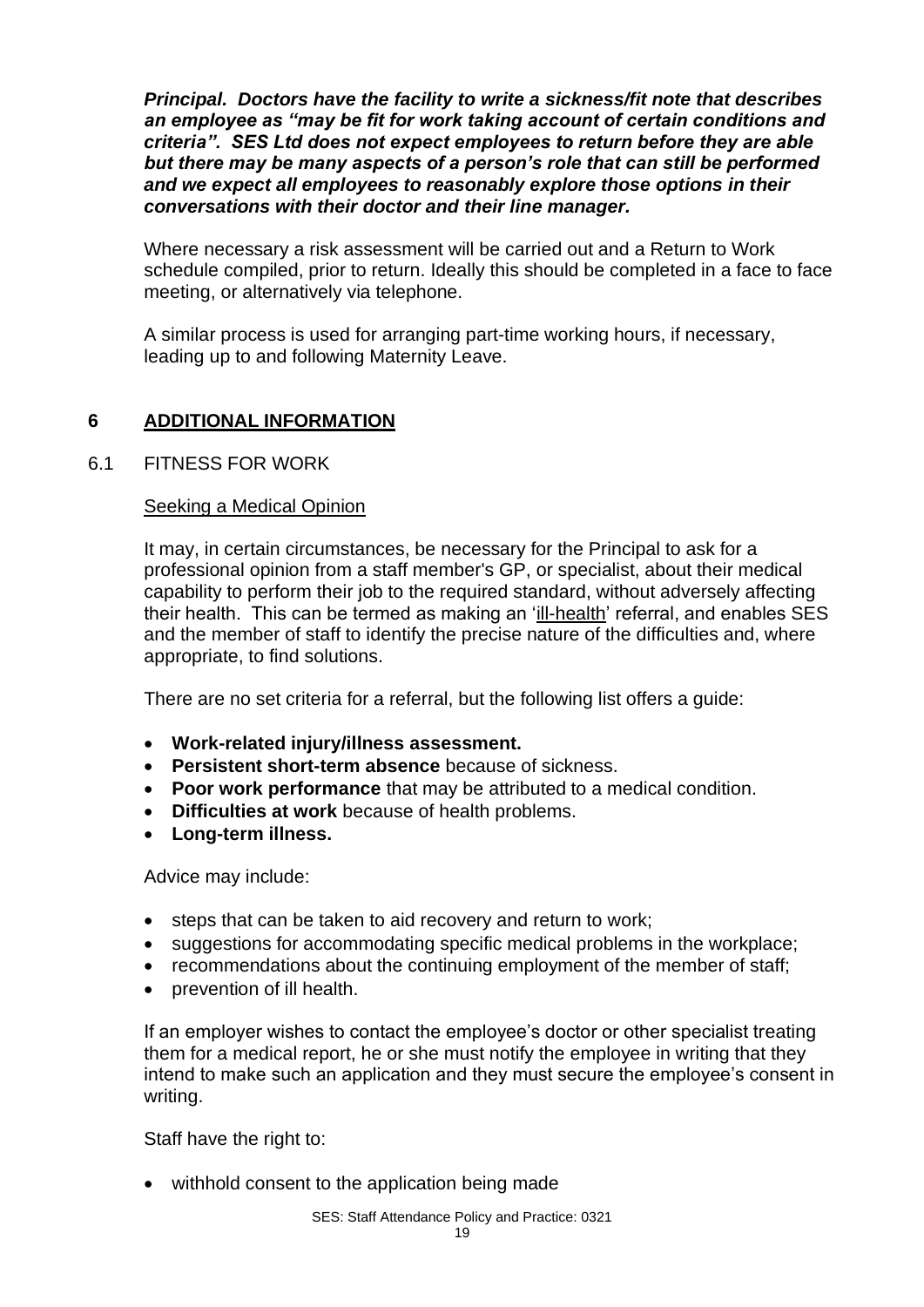- state the he/she wishes to have access to the report
- request amendments to the report
- withhold consent to the report being supplied to the employer
- expect the issue to be dealt with confidentially and sensitively.

It may, in rare and exceptional circumstances be necessary to ask for a professional opinion from an independent Occupational Health Physician.

#### Obtaining the Member of Staff's Written Consent for Access to Medical Records

This may be done at the same time as discussing the reason for seeking a medical opinion. It is important that this is approached sensitively because the member of staff may be fearful about their health and the referral process may raise anxiety about their future employment. If the member of staff is absent from work because of sickness, this meeting may take place at the member of staff's home with their consent, or at a mutually agreed venue.

It must be explained to the member of staff that medical information supplied to the Principal will remain confidential to them only or senior managers as necessary.

## Refusal to give consent for access to Medical Records

The majority of members of staff appreciate that it is in their best interests to give consent for a request for a medical report from their doctor. However, consent is not mandatory.

Should a staff member refuse to give consent, the company can insist upon their attendance at an appointment with a designated Medical Officer or an Independent Occupational Health Physician who will advise on the staff member's capability to continue in their present post.

If the advice is that the member of staff is medically capable to continue to work a disciplinary investigation may be undertaken if the member of staff's attendance or performance fails to improve.

Equally where an employee refuses to cooperate in providing medical evidence, or to undergo an independent medical examination, the employee will be told in writing that a decision will be taken on the basis of the information available and that this could result in dismissal.

#### Recommendations

Members of staff will be informed about the results of the enquiries and deliberations and this will be done at a time and place convenient to the member of staff.

Recommendations may include:

- retirement on grounds of ill health;
- redeployment (where this is feasible and appropriate):
- fit to return to work with rehabilitation advice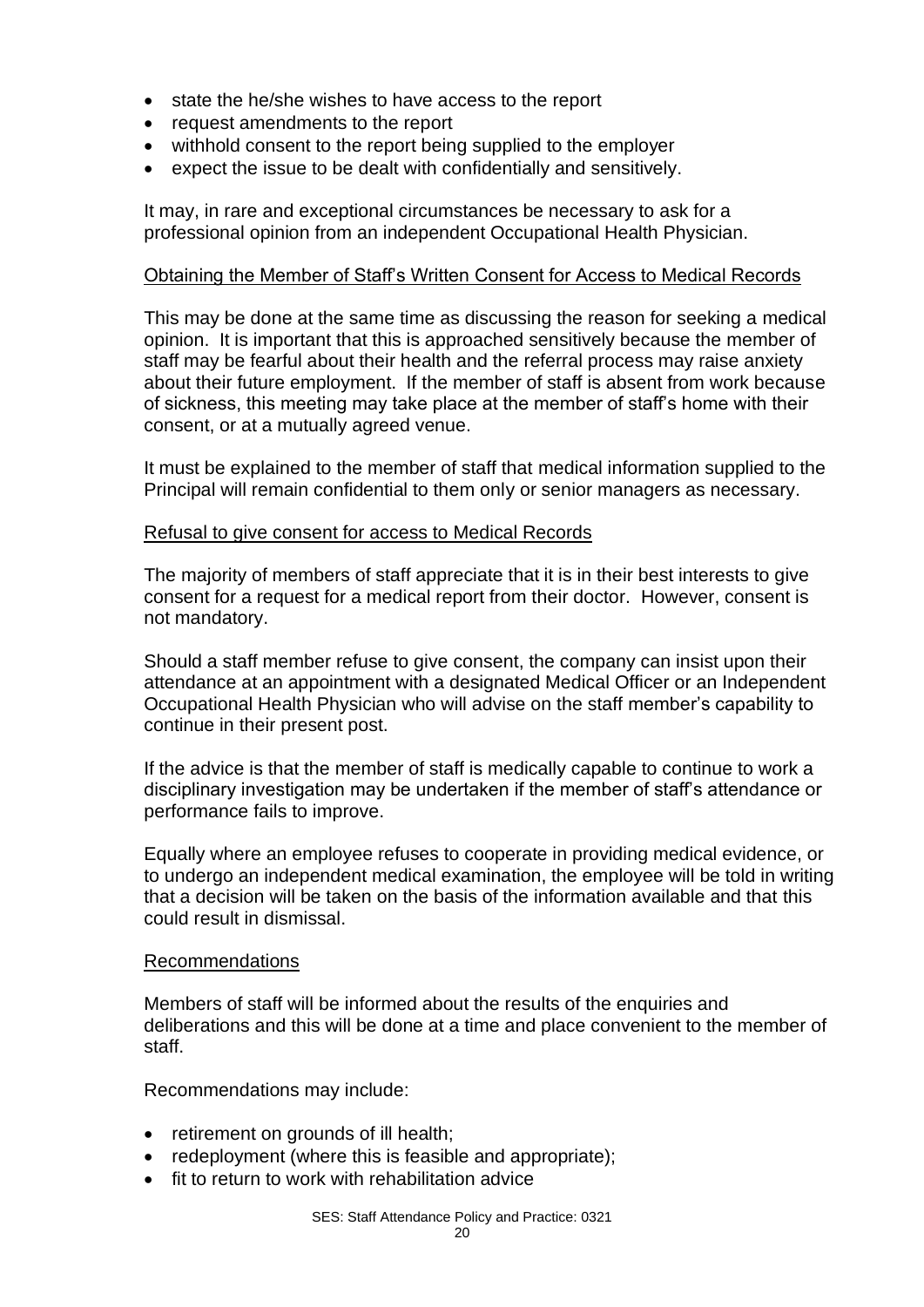- fit to return to work with or without a review period
- dismissal on the grounds of incapacity.

#### Appeal against medical decision

A member of staff may wish to appeal to the Directors against the medical opinion. In such cases no further action will be taken with regard to the future employment of the individual until the appeal procedure has been completed. This would normally be within two weeks. The individual will continue to be paid at whatever rate payment was agreed at the time of posting of the medical opinion.

The intention to appeal against a medical opinion must be submitted in writing to the Administrator within ten days of the posting of the written notification of the medical opinion.

The member of staff should provide an alternative medical opinion within 30 days of the posting of the written notification.

The consideration will be given to the alternative medical opinion and may require a further physical examination of the member of staff.

6.2 SICK PAY

SES operates a Sick Pay Scheme where entitlement to sickness payments is linked to length of service. Sickness entitlements will be paid according to the following scales:

Payment will not be more than:

- a. During the probationary period sick pay is available for up to 5 working days at the directors discretion, for exceptional circumstances.
- b. After the probationary period, during the subsequent 12 months of service, full pay for 25 working days and half pay for 50 working days.
- c. During the next 12 months of service full pay for 50 working days and then half pay for 50 working days.
- d. During the subsequent 12 months of service full pay for 75 working days and then half pay for 75 working days.
- e. For all following years of service full pay for 100 working days and half pay for 100 working days.

For the purpose of calculating allowances the year shall be deemed to begin on 1 April and end on 31 March. In the case of (e) above the company reserves the right to calculate absence on a rolling twelve month period commencing with any month of its choosing.

In the event of a period of sickness extending beyond 31 March, the staff member shall not be entitled to a fresh allowance until he/she has resumed full duties.

The sickness entitlement for a member of staff relates to the level of service they have accrued at the time of their period of sickness commencing. For example, in a circumstance where a staff member is initially sick during the period in which they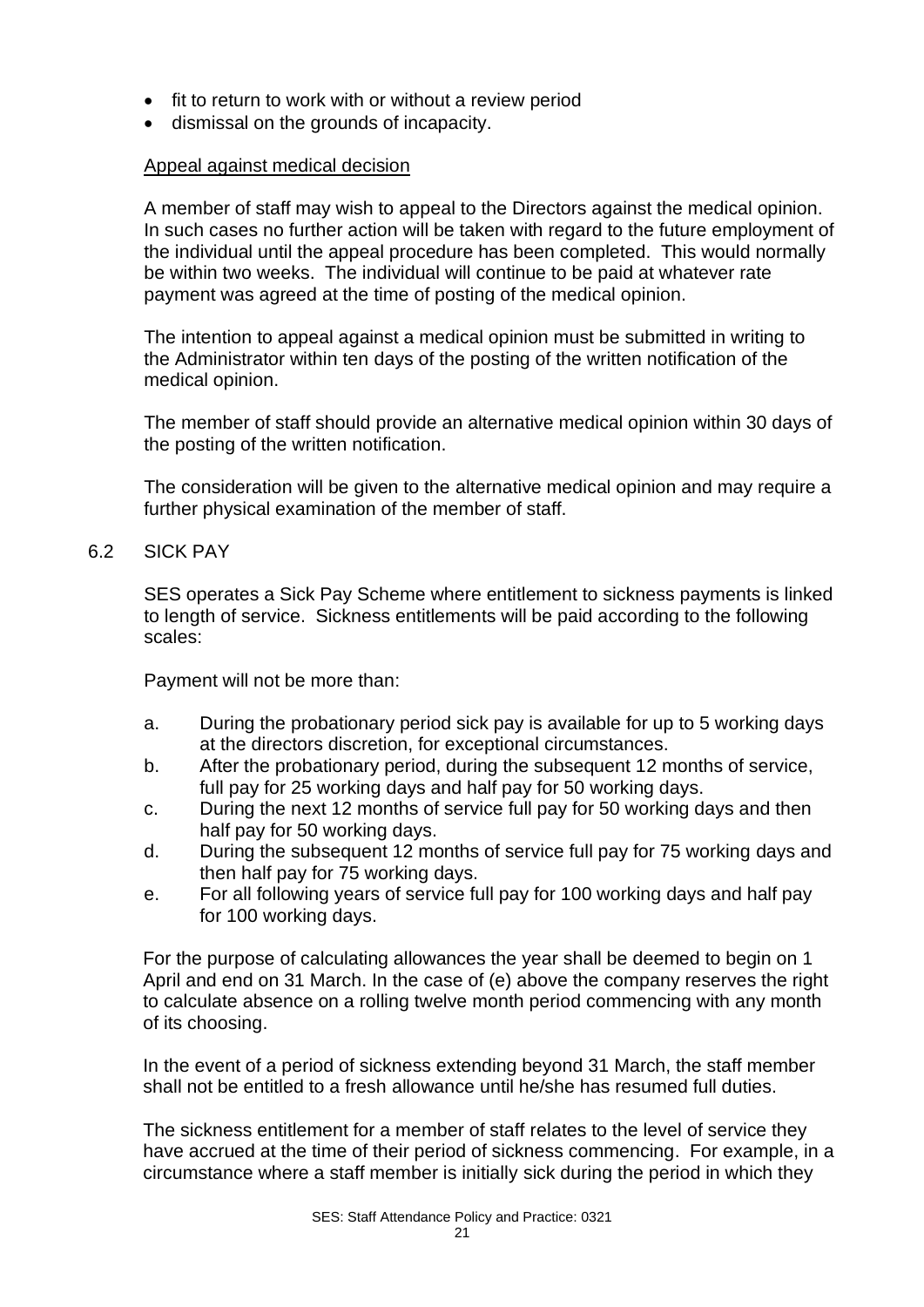are entitled to 25 working days full pay and 50 days at half pay, this entitlement will continue to apply if their sickness extends into their next period of service.

Continued absence for related illness will count towards the same entitlement; therefore if a staff member returns to work and is subsequently sick for the same reason, this will count as part of the same allowance.

The Attendance Panel can review individual cases and recommend to the Directors that sickness entitlement is enhanced, this will be based on past attendance levels and any other relevant information.

Payment is only made when a completed Absence Form is received by the Administrator, together with the relevant paperwork as necessary, within the specified time frame.

## 6.3 SICKNESS ENTITLEMENTS FOR PART TIME / TERM TIME ONLY CONTRACTS

#### Part Time Contracts

The above sickness entitlements will be reduced proportionately for those staff on part-time contracts.

## Term-Time Only Contracts: Full-Time Hours

Term- time only contracts include seven weeks paid leave (for example, teaching assistants). A further seven weeks are unpaid. Thus sickness entitlements will be reduced proportionately. The unpaid weeks are identified as:

- First five weeks of the summer holiday.
- First week of the Christmas holiday.
- First week of the Easter holiday.

Unpaid days/hours are not included when counting the number of days absent due to sickness.

## Term-Time Only Contracts: Part-Time Hours

The amount of paid leave is reduced proportionately according to the number of hours worked. Thus the amount of unpaid leave is increased and sick entitlements decreased. Unpaid leave dates are as above, plus additional days identified on a staff members individual terms and conditions.

Unpaid days/hours are not included when counting the number of days absent due to sickness.

## 6.4 WORKING ADDITIONAL HOURS

There are structures in place to record and monitor any variance in hours over time as a result of the necessity to work a rota shift pattern and fulfil roles and responsibilities.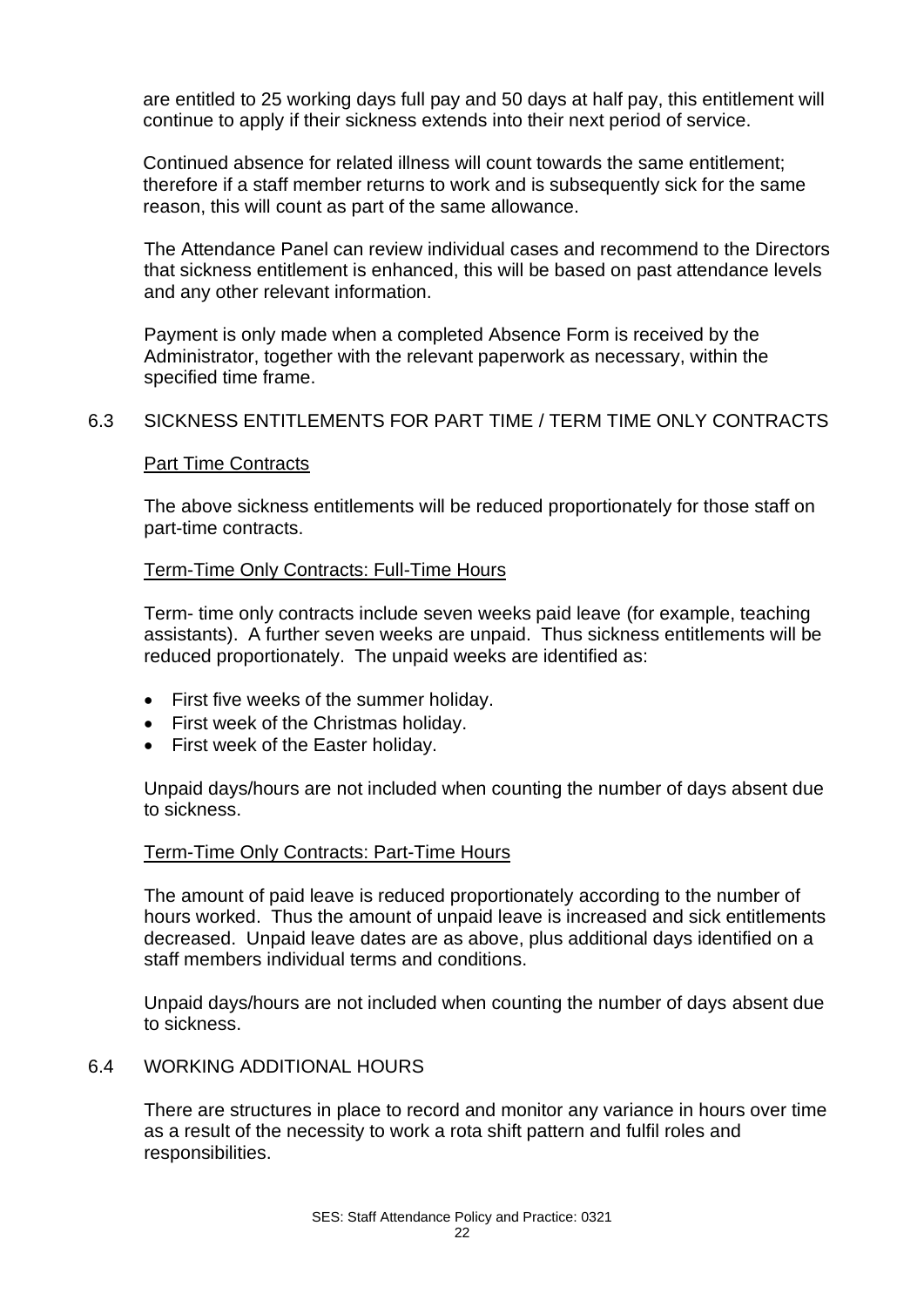Staff absence may well necessitate short term changes in rotas or the pattern of working. We recognise that a sensible limit must be set on additional hours to prevent, as far as possible, further staff absence due to overwork/stress/exhaustion. A reasonable upper limit should also assist in the preservation of high standards of work.

- Staff should not generally be offered any additional hours in the first week of return following significant sickness absence.
- The Registered Manager (or their designate) must monitor additional staff working hours with full reference to the Working Time Regulations 1998. Individual staff may choose to opt out of the Working Time Regulations and work in excess of the hours specified, although this must be notified in writing to SES.
- Part time members of staff may negotiate additional hours with the Registered Manager, but this should not amount to more than a total number of 60 working hours per week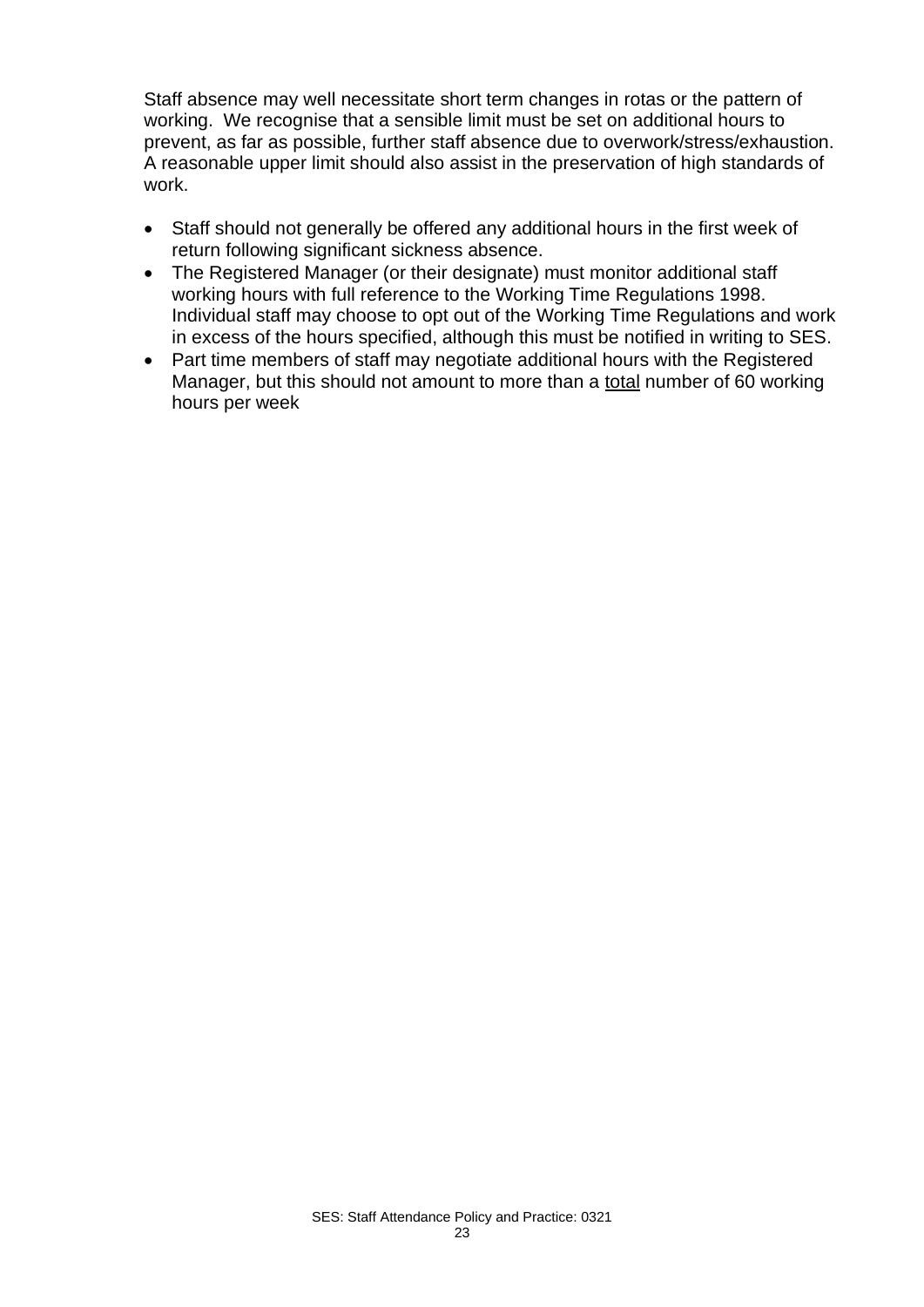## **SPECIALIST EDUCATION SERVICES**

## **RECORD OF ABSENCE OTHER THAN SICKNESS OR ANNUAL LEAVE**

*To be completed for all absences*

#### **PART 1:** *to be initiated when absence is first notified*

**Name of employee:** ..............................................................................................................

## **Reason for absence***: please tick one box*

| Appointment   | Moving house             |  |
|---------------|--------------------------|--|
| Civic duties  | Interview                |  |
| Compassionate | Domestic emergency       |  |
| Dependency    | Professional development |  |

**Use this space for further clarification if necessary**

First day of absence (day/date):

Last day of absence (day/date):

Number of working days absent:

*For care staff: this is the number of rostered days For other staff: number of days falling between Monday to Friday*

## **PART 2:** *to be completed by Line Managers for all absences other than sickness or annual leave*

I authorise the above absence and, where advance notice is given, cover has been arranged as necessary.

**Signature:** .........................................................................................**Date:** ..........................

## **PART 3:** *to be completed by all employees on return from absences other than sickness or annual leave*

I certify the details given above are correct

**Signature:** .........................................................................................**Date:** ..........................

## **IT IS THE RESPONSIBILITY OF THE STAFF MEMBER TO PASS THE COMPLETED FORM TO THE SES OFFICE WITHIN 7 DAYS OF RETURN TO WORK. FAILURE TO DO SO MAY RESULT IN LOSS OF PAY**

SES: Staff Attendance Policy and Practice: 0321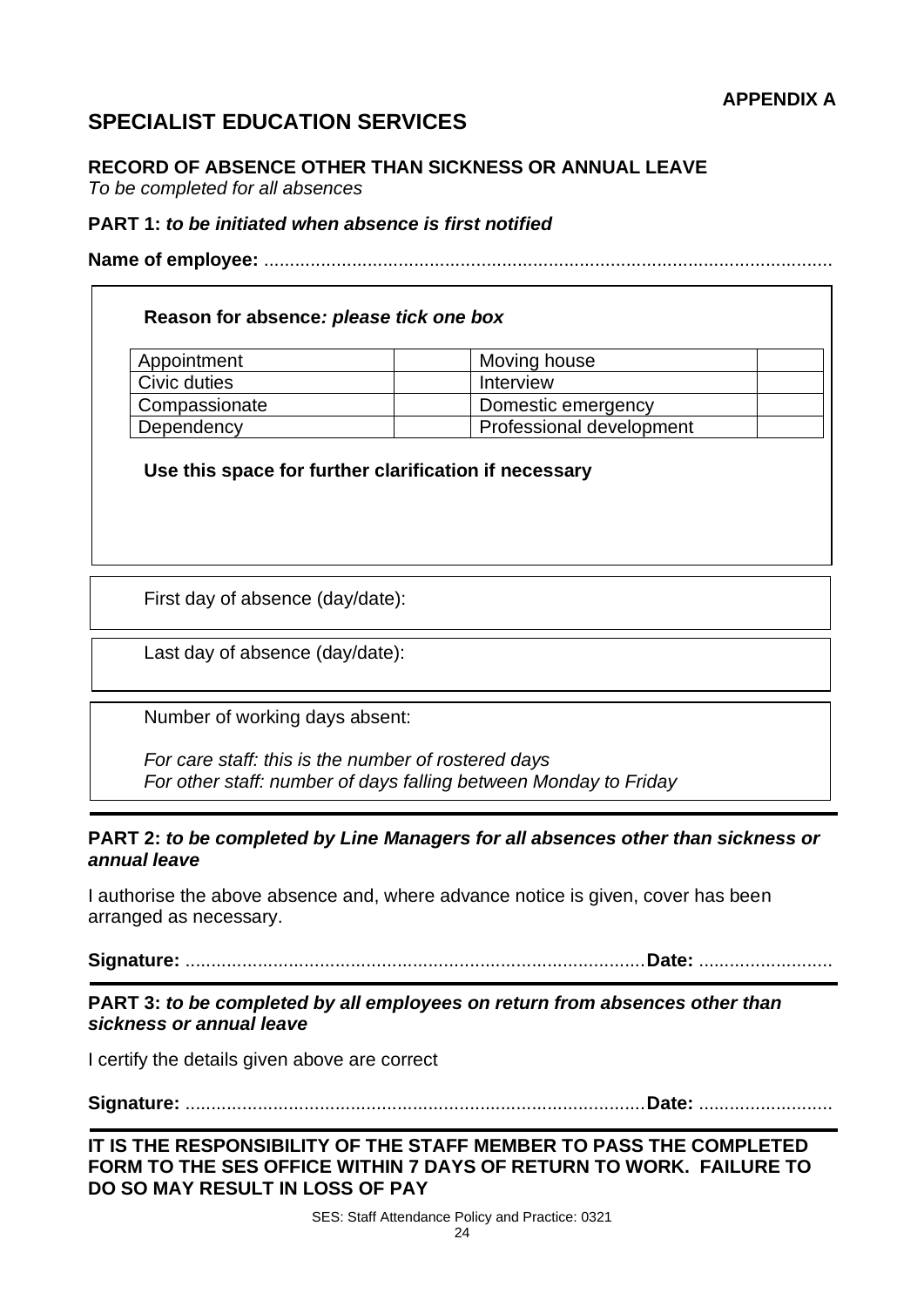**SPECIALIST EDUCATION SERVICES LIMITED**

## **SICKNESS ABSENCE RECORD** *To be completed for all sickness absences*

*To be completed by employee within seven days of return to work following absence. The line manager must complete part 4 when absence is subject to certification.*

| PART 1: TO BE COMPLETED FOR ALL ABSENCES, REGARDLESS OF DURATION<br>(to be completed by employee on return to work)                                                                                                                           |                |  |  |
|-----------------------------------------------------------------------------------------------------------------------------------------------------------------------------------------------------------------------------------------------|----------------|--|--|
| <b>NAME OF EMPLOYEE:</b>                                                                                                                                                                                                                      |                |  |  |
| First day of absence (day of week/date):                                                                                                                                                                                                      |                |  |  |
| <b>Reason for absence</b>                                                                                                                                                                                                                     | <b>Details</b> |  |  |
| - Sickness<br>tick as                                                                                                                                                                                                                         |                |  |  |
| appropriate<br>- Injured at work                                                                                                                                                                                                              |                |  |  |
| Please enter details in accident book if necessary                                                                                                                                                                                            |                |  |  |
| <b>PART 2: FOR ABSENCES OF 7 DAYS OR LESS</b> (to be completed by employee on return to work)                                                                                                                                                 |                |  |  |
| The day you were fit to work (date):                                                                                                                                                                                                          |                |  |  |
| Number of working (rostered to work) days sick:                                                                                                                                                                                               |                |  |  |
| Number of non-working days sick: ie not available for cover:<br>(Care Staff only)                                                                                                                                                             | в              |  |  |
| Total number of days sick:                                                                                                                                                                                                                    | A + B          |  |  |
| <b>PART 3: FOR ABSENCES OF MORE THAN 7 DAYS</b> (to be completed by employee on return to work)                                                                                                                                               |                |  |  |
| Doctor's certificate(s) must be sent to SES office<br>Last day of absence (day of week/date): _                                                                                                                                               |                |  |  |
| Total number of days absent (excluding Saturday and Sunday): ______<br>(Monday - Friday only recorded as sick)                                                                                                                                |                |  |  |
| <b>PART 4: FOR ABSENCES SUBJECT TO CERTIFICATION</b><br>(to be completed by line manager to verify certification)                                                                                                                             |                |  |  |
| Length of absence:                                                                                                                                                                                                                            |                |  |  |
|                                                                                                                                                                                                                                               |                |  |  |
| PART 5: TO BE COMPLETED BY ALL EMPLOYEES ON RETURN TO WORK, REGARDLESS<br><b>OF DURATION</b><br>I certify that the details given above are correct                                                                                            |                |  |  |
|                                                                                                                                                                                                                                               |                |  |  |
| <b>COMPLETED FORM MUST BE SENT TO SES OFFICE WITHIN 7 DAYS OF RETURN</b><br>FAILURE TO DO SO COULD RESULT IN LOSS OF PAY.                                                                                                                     |                |  |  |
| <b>PART 6: TO BE COMPLETED BY ADMINISTRATOR</b><br>I certify that the above data has been checked against the Daily Recording Sheets and is accurate.<br>Anomalies will be notified to staff via the Registered Manager or Head of Education. |                |  |  |
|                                                                                                                                                                                                                                               | Date: $\_\_$   |  |  |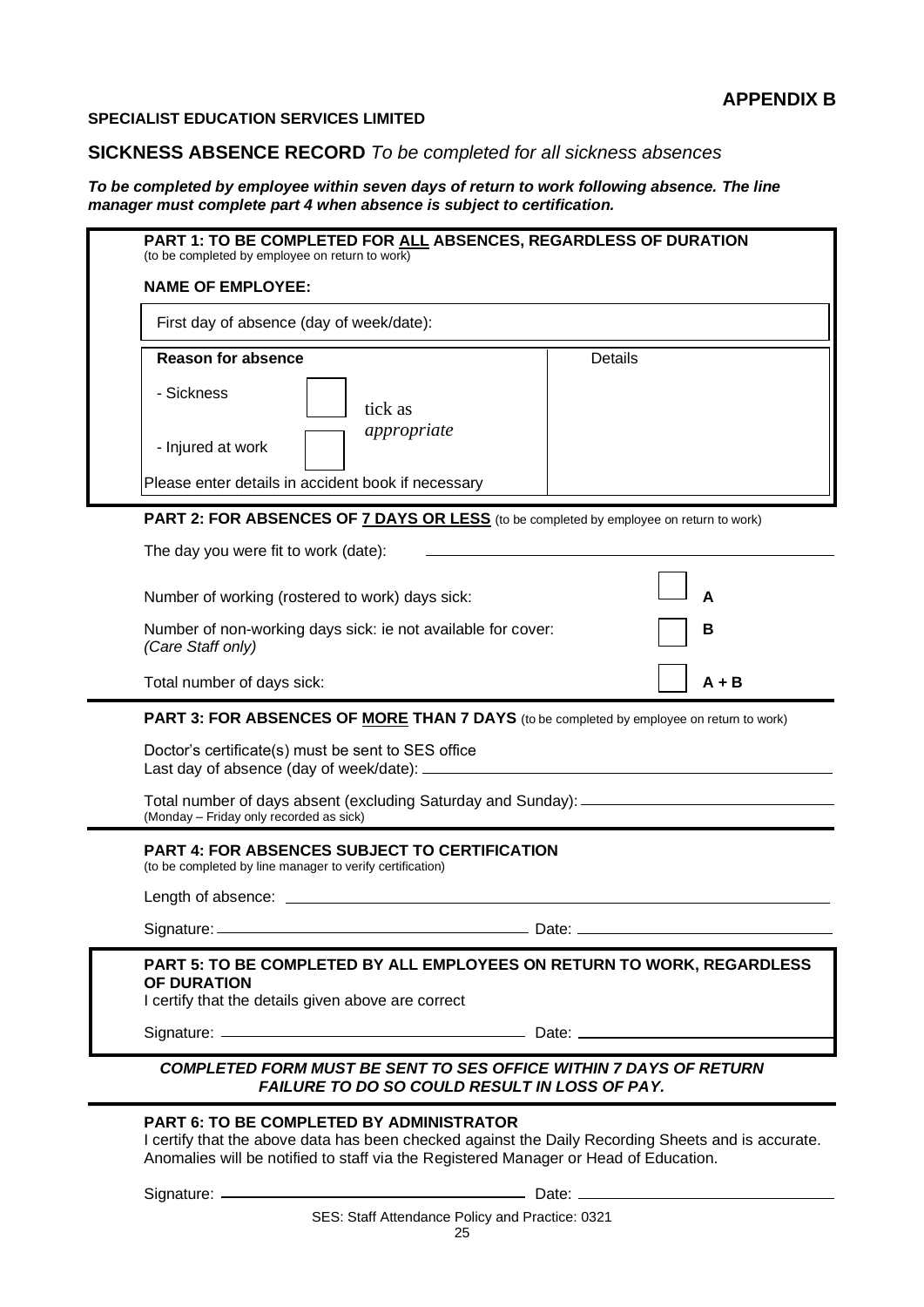## **SPECIALIST EDUCATION SERVICES**

## **APPLICATION FOR PROFESSIONAL DEVELOPMENT**

Please submit this form to your line manager at least one month before the event. Attach details of the training.

| Please outline reasons why this activity will be useful to: (i) you; (ii) the organisation                                                                     |
|----------------------------------------------------------------------------------------------------------------------------------------------------------------|
| $(i)$ $\qquad \qquad$                                                                                                                                          |
| <u>OR</u>                                                                                                                                                      |
| $(ii)$ -                                                                                                                                                       |
|                                                                                                                                                                |
| <b>Predicted costs</b>                                                                                                                                         |
| Fees: ————————————————————                                                                                                                                     |
| Travel:<br>(i) $\overline{\phantom{a}}$ miles by car; $\overline{OR}$ (ii) $\overline{\phantom{aa}}$ cost of train travel                                      |
|                                                                                                                                                                |
|                                                                                                                                                                |
| You are responsible for booking your own train tickets and accommodation. These must<br>be booked in advance, and within the limits of expenditure set by SES. |
|                                                                                                                                                                |
|                                                                                                                                                                |
| Approved by line manager: example and approved by line manager:                                                                                                |
|                                                                                                                                                                |
|                                                                                                                                                                |